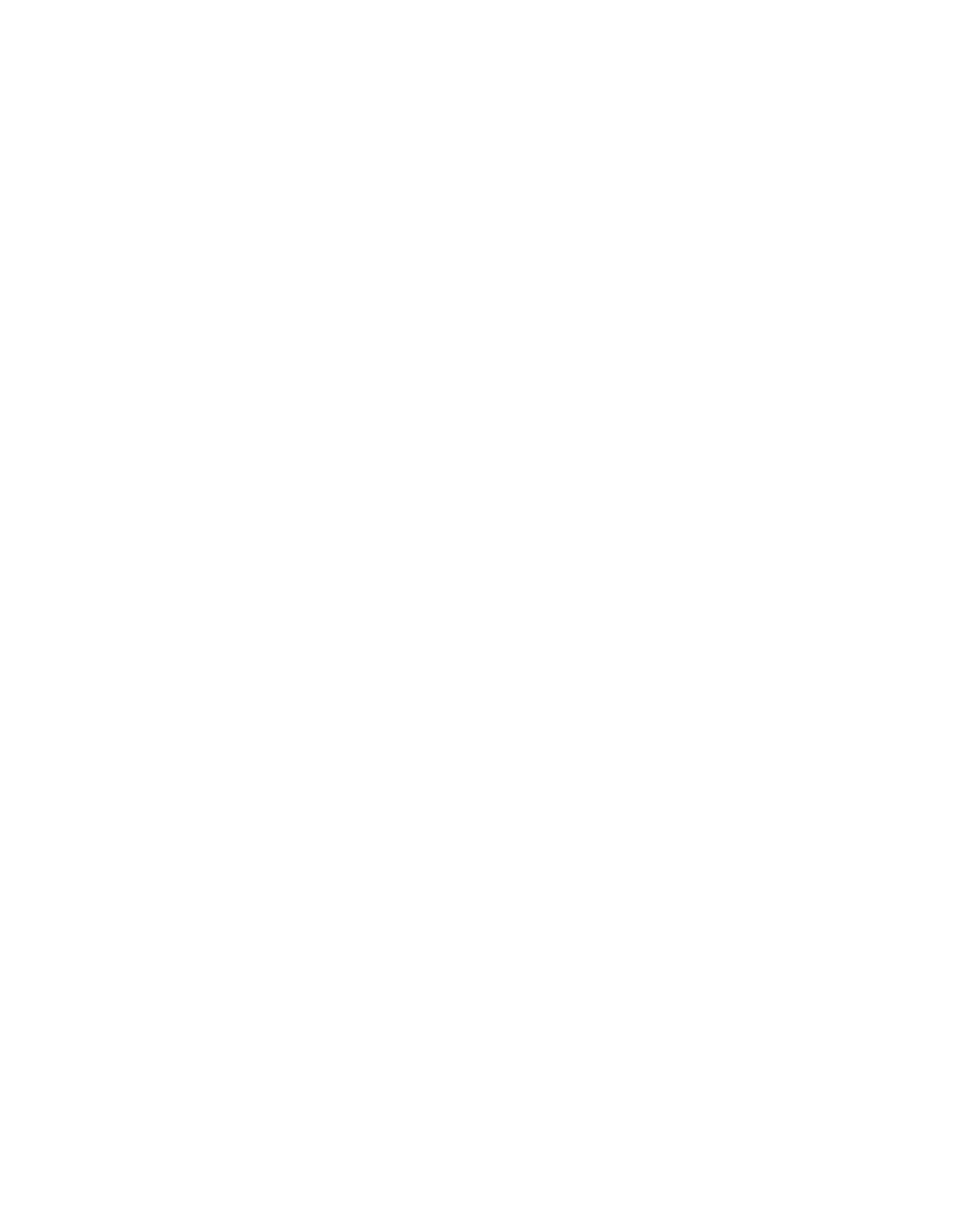**World Bank Group Innovations in Leveraging the Private Sector for Development:**

**A Discussion Note**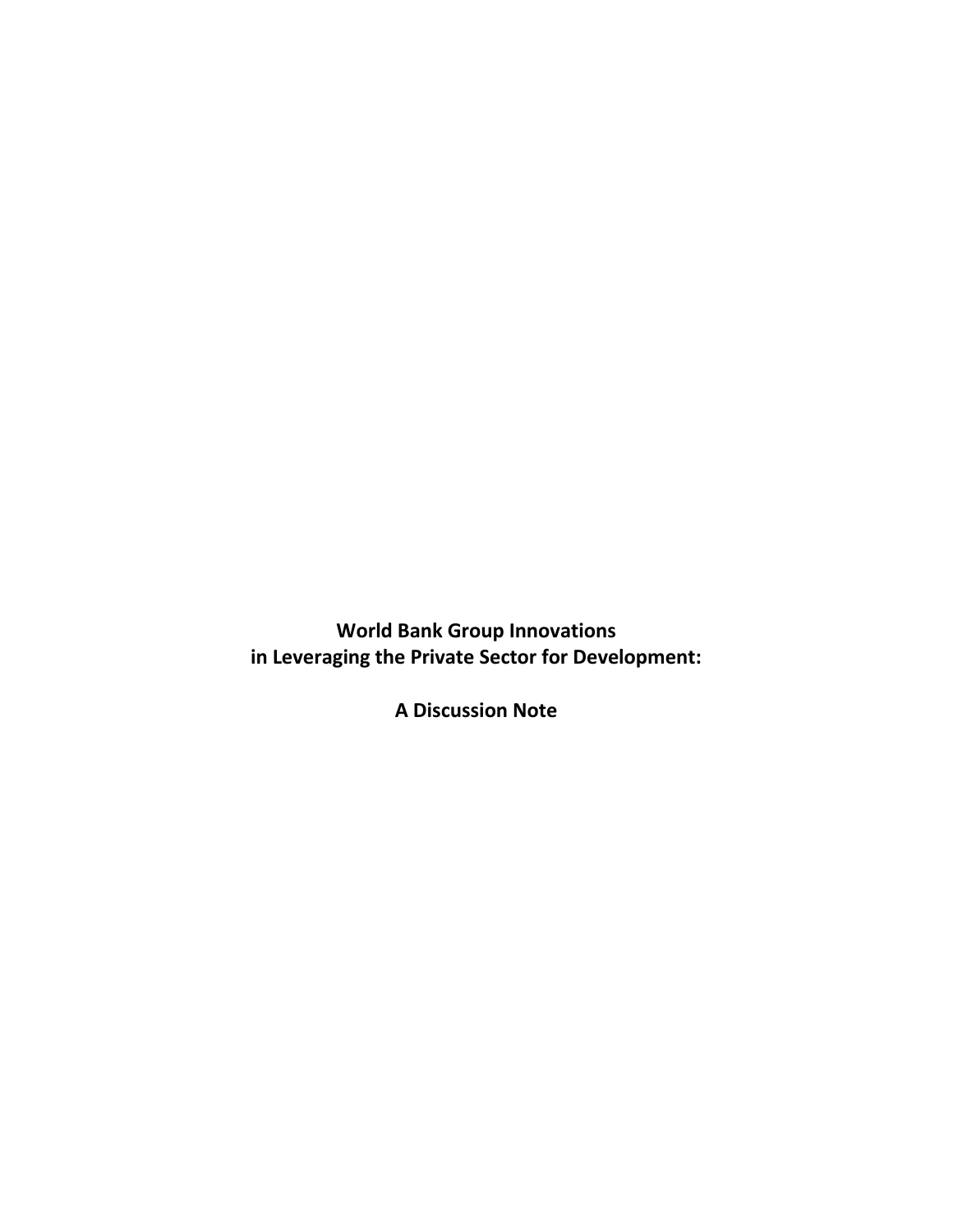# **World Bank Group Innovations in Leveraging the Private Sector for Development: A Discussion Note**

# **Acronyms and Abbreviations**

| AF               | <b>Adaptation Fund</b>                                |  |  |
|------------------|-------------------------------------------------------|--|--|
| AfCap Fund       | Africa Capitalization Fund                            |  |  |
| <b>ALAC Fund</b> | African, Latin American and Caribbean Fund            |  |  |
| <b>AMC</b>       | <b>Asset Management Company</b>                       |  |  |
| AML              | Anti Money Laundering                                 |  |  |
| <b>APRM</b>      | Agricultural Price Risk Management                    |  |  |
| <b>CCF</b>       | Climate Catalyst Fund                                 |  |  |
| <b>CCFP</b>      | <b>Critical Commodity Finance Program</b>             |  |  |
| <b>CERS</b>      | <b>Certified Emissions Reductions</b>                 |  |  |
| <b>CFP</b>       | <b>Concessional Finance and Global Partnerships</b>   |  |  |
| <b>CGAP</b>      | Consultative Group to Assist the Poor                 |  |  |
| CI               | Competitive Industries                                |  |  |
| <b>CIF</b>       | <b>Climate Investment Fund</b>                        |  |  |
| <b>CSP</b>       | <b>Concentrated Sola Power</b>                        |  |  |
| <b>CTF</b>       | Clean Technology Fund                                 |  |  |
| <b>DRFI</b>      | Disaster Risk Financing and Insurance                 |  |  |
| e4e              | <b>Education for Employment</b>                       |  |  |
| <b>FCS</b>       | <b>Fragile and Conflict Situations</b>                |  |  |
| <b>FDI</b>       | Foreign Direct Investment                             |  |  |
| <b>FIP</b>       | Forest Investment Program                             |  |  |
| <b>FPD</b>       | Finance and Private Sector Development Network        |  |  |
| <b>GAFSP</b>     | Global Agribusiness & Food Security Program           |  |  |
| GDP              | <b>Gross Domestic Product</b>                         |  |  |
| <b>GHG</b>       | Greenhouse Gas                                        |  |  |
| GIF              | Global Infrastructure Fund                            |  |  |
| <b>GPFI</b>      | Global Partnership for Finance Inclusion              |  |  |
| <b>GTFP</b>      | Global Trade Finance Program                          |  |  |
| <b>GTSF</b>      | <b>Global Trade Supplier Finance</b>                  |  |  |
| <b>GWFP</b>      | Global Warehouse Finance Program                      |  |  |
| <b>HDN</b>       | Human Development Network                             |  |  |
| <b>IBRD</b>      | International Bank for Reconstruction and Development |  |  |
| ICT              | Information and Communication Technology              |  |  |
| <b>IDA</b>       | <b>International Development Association</b>          |  |  |
| <b>IFC</b>       | <b>International Finance Corporation</b>              |  |  |
| <b>IPP</b>       | Independent Power Producer                            |  |  |
| <b>JISL</b>      | Jain Irrigation Systems Ltd                           |  |  |
| LIC              | Low Income Country                                    |  |  |
| LPI              | Logistics Performance Index                           |  |  |
| <b>MENA</b>      | Middle East and North Africa                          |  |  |
| <b>MIGA</b>      | Multilateral Investment Guarantee Agency              |  |  |
| <b>MSME</b>      | Micro, Small and Medium Size Enterprise               |  |  |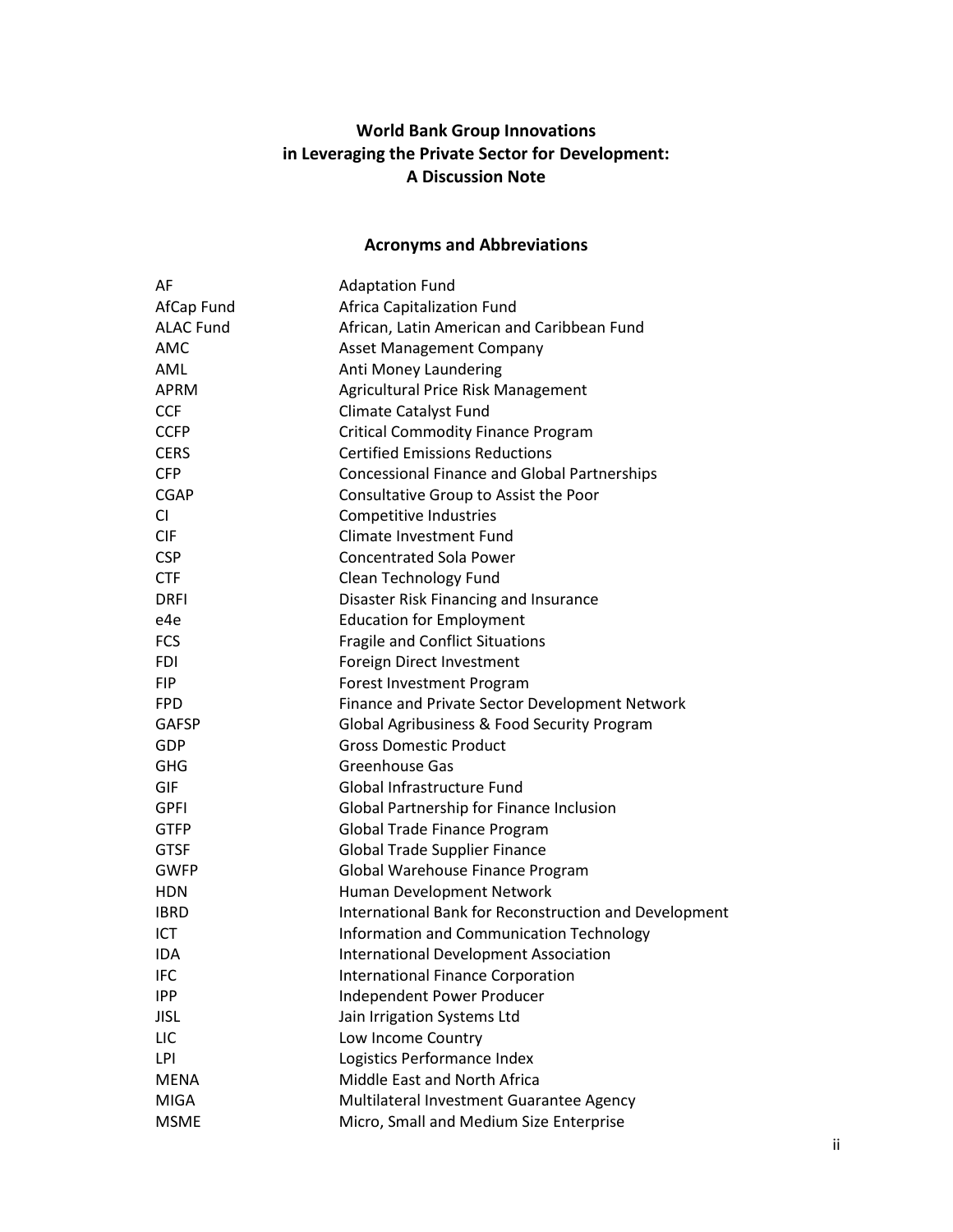| <b>OBA</b>  | <b>Output Based Aid</b>                           |  |  |
|-------------|---------------------------------------------------|--|--|
| <b>PCH</b>  | Germany's ProCredit Group                         |  |  |
| <b>PPI</b>  | Private Participation in Infrastructure           |  |  |
| <b>PPP</b>  | Public-Private Partnership                        |  |  |
| <b>PBG</b>  | Policy-Based Guarantee                            |  |  |
| <b>PCG</b>  | <b>Partial Credit Guarantee</b>                   |  |  |
| <b>PRG</b>  | Partial Risk Guarantee                            |  |  |
| PRI         | <b>Political Risk Insurance</b>                   |  |  |
| <b>PSD</b>  | <b>Private Sector Development</b>                 |  |  |
| <b>RBOF</b> | <b>Russian Bank Opportunity Fund</b>              |  |  |
| SB.         | <b>Standard Bank Plc</b>                          |  |  |
| <b>SCF</b>  | <b>Strategic Climate Fund</b>                     |  |  |
| <b>SEZ</b>  | Special Economic Zone                             |  |  |
| <b>SME</b>  | <b>Small and Medium Size Enterprise</b>           |  |  |
| <b>StAR</b> | Stolen Asset Recovery                             |  |  |
| <b>SWF</b>  | Sovereign Wealth Fund                             |  |  |
| <b>TMRC</b> | Tanzania Housing Mortgage Refinancing Corporation |  |  |
| TMD         | <b>Treasury Mobile Direct</b>                     |  |  |
| <b>TRE</b>  | Treasury                                          |  |  |
| WBG         | World Bank Group                                  |  |  |
|             |                                                   |  |  |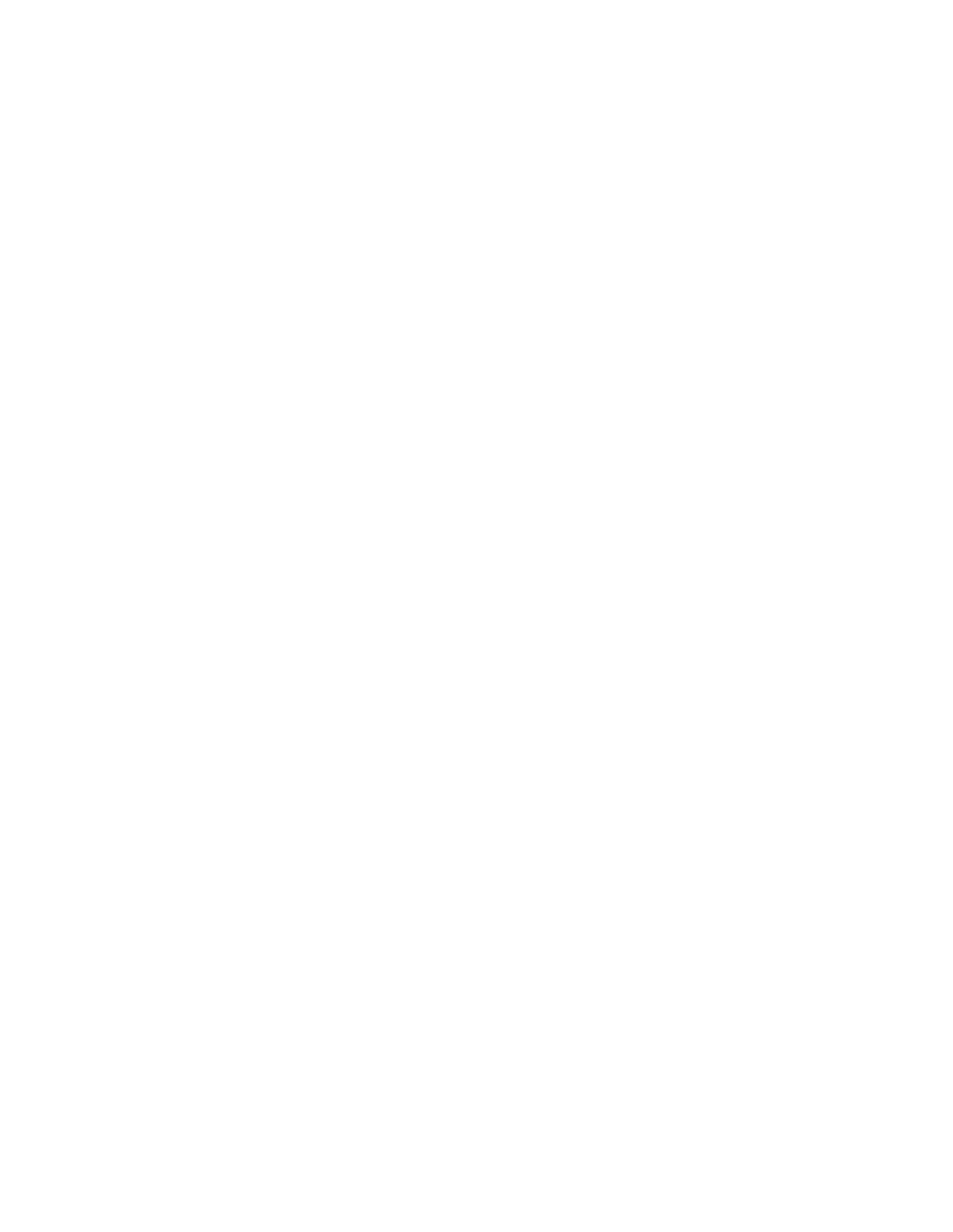# **World Bank Group Innovations in Leveraging the Private Sector for Development: A Discussion Note -** *Executive Summary* **-**

**The private sector is a critical driver of–and partner in–economic development, a provider of income, jobs, goods and services to improve peoples' lives and** 

**provide them with the opportunity to overcome poverty.** It is an engine of economic development and is responsible for

• About 90 percent of employment in the developing world, including both formal and informal jobs.

*"Government provides the environment for growth, but it is the private sector that invests and creates wealth for the people."*

Goh Chok Tong, The Growth Commission Report

91 percent of the \$1 trillion in annual capital flows into developing countries.

In turn, the employment generated by the private sector and the effective use of fiscal resources derived from the formal private sector provide the foundation for poverty alleviation.

**The environment in which the World Bank Group functions has evolved in recent years, and the institution is changing as a result.** The private sector, long recognized as a key contributor to development, has surged in importance to developing economies. Private capital flows dominate available resources, and trade represents an increasing share of economic activity. With economic growth accelerating in developing countries, the demand for infrastructure services is booming as well. Moreover, there is a growing consensus among development institutions and client countries that a healthy environment for investment and business activity is needed to assure growth, job creation, poverty alleviation and social inclusion. A healthy investment environment means opportunities for all members of society. As the 2012 World Development Report on Gender Equality and Development notes, providing an equal footing for women is not just a core development objective in its own right, but also smart economics: greater gender equality improves living standards, and enhances productivity.

**Along with the rise of the private sector as a pillar of development comes an evolving role for the public sector.** To unlock the kinetic energy of the private sector while improving social inclusion, addressing income inequity and correcting for market failures, governments must function as policymakers and rule setters; protectors of competition, consumer rights and environmental public goods; arbiters and regulators of monopoly behavior. They will continue to be called upon to make investments where public goods are at stake and where the private sector is unable or unwilling to invest. That is, the rise of the private sector means more nuanced and sophisticated responsibilities for the public sector. Those responsibilities extend beyond national borders given the rising importance of addressing global public goods such as climate change.

**Developing economies have become increasingly important in global private sector activity.** When global leaders speak of the world's new multi-polarity, it is not simply a reflex to changing political alignments, international agreements and population trends. It is recognition that the developing world has driven global growth in recent years and is playing an increasingly important role in global trade, capital formation, and direct investment. The global economy will depend upon the competitiveness and productivity of the developing world's private sector—in manufacturing, extractive industries,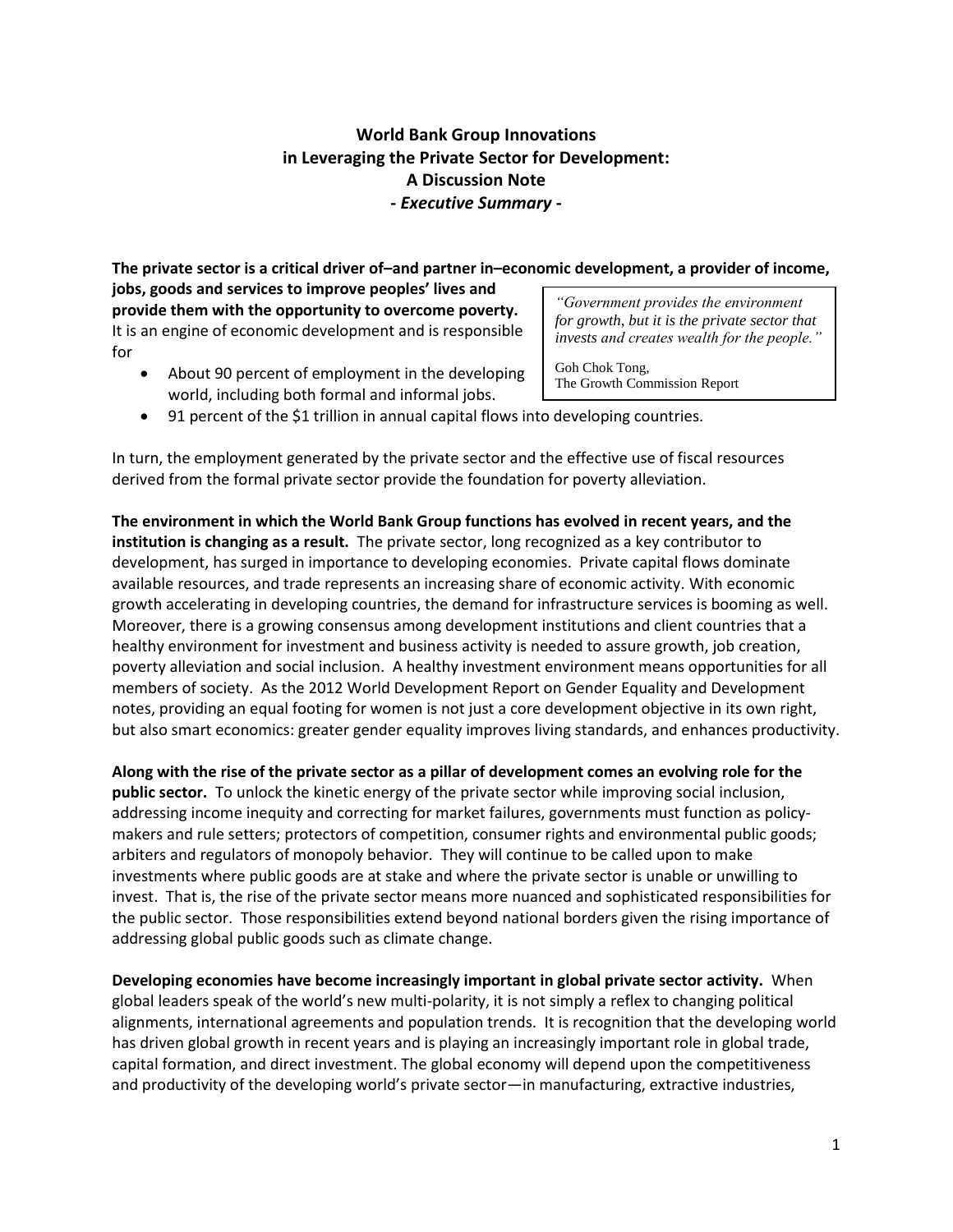services, and in particular—because of global food security—in agriculture. Facilitating and encouraging South-South learning grows in importance in this context.

## **The World Bank Group has demonstrated its recognition of the central role of the private sector in development by:**

- **Providing growing levels of support for the enabling environment for investment and private sector activity, both through lending and through technical assistance and knowledge services.** IBRD/IDA yearly commitments of loans aimed specifically at enabling investment, strengthening capital markets, building out infrastructure for private sector services, facilitating trade and strengthening the foundation for private sector activity have increased from about \$10 billion per year in FY06 to FY08 to over \$13 billion per year in FY11. This represents between 30 and 47 percent of all World Bank lending, depending on the year. More than one-third of the approximately 1000 pieces of analytical and advisory work that are on-going at the World Bank support a critical aspect of private sector development, such as investment climate, competition policy, consumer protection, property rights, or market reforms. Meanwhile, IFC has doubled the value of its Advisory Services over the last five years, from \$100 million to \$200 million per year.
- **Committing greater volumes of direct support to the private sector**. In the last five years, IFC has increased its commitments from \$8 billion to \$12 billion per year, and increased its mobilization of additional resources to \$6 billion. The beneficiaries of this financing, in turn, provided 2.2 million jobs, made \$112 billion in loans to MSMEs, and treated 7.6 million patients in 2010 alone. In the last five years IFC has moved from 25 percent to almost 50 percent of its projects in IDA countries including many fragile states. The number of IDA countries with new IFC investments increased from 32 in FY06 to 56 in FY11. To a large extent this has been accomplished by decentralization with 55 percent of IFC staff now located in field offices. Between FY07 and FY11, MIGA grew its issuances by 50 percent in support of Foreign Direct Investment, from \$1.4 billion to \$2.1 billion, with 35 new projects receiving coverage in 2011 as compared with 26 in 2007.
- **Building joint initiatives to leverage the comparative advantages of the different branches of the World Bank Group**. From the technical assistance and lending activities of the joint World Bank-IFC Finance and Private Sector Development Department, to the co-financing of investments, to joint-Advisory Services for improving the business environment, the World Bank Group leverages its skills and resources through close collaboration.

**The growing focus on the private sector across the World Bank Group, in tandem with the application of new and innovative financing and advisory instruments, is a result of this dual trend: more private sector in development, and more development in the private sector.** The World Bank's Modernization Agenda allows for this responsiveness, enhancing its engagement with the private sector, mobilizing knowledge across the institution and with partners, and encouraging innovation in support of private sector development.

A stocktaking of the innovative approaches and instruments being used by the World Bank Group to meet the major challenges of development include:

 In **supporting growth**, the World Bank Group leverages and supports the private sector, both directly and indirectly, from upstream assistance in the creation of healthy investment climates, regulations and market structures, through innovative products and approaches in the areas of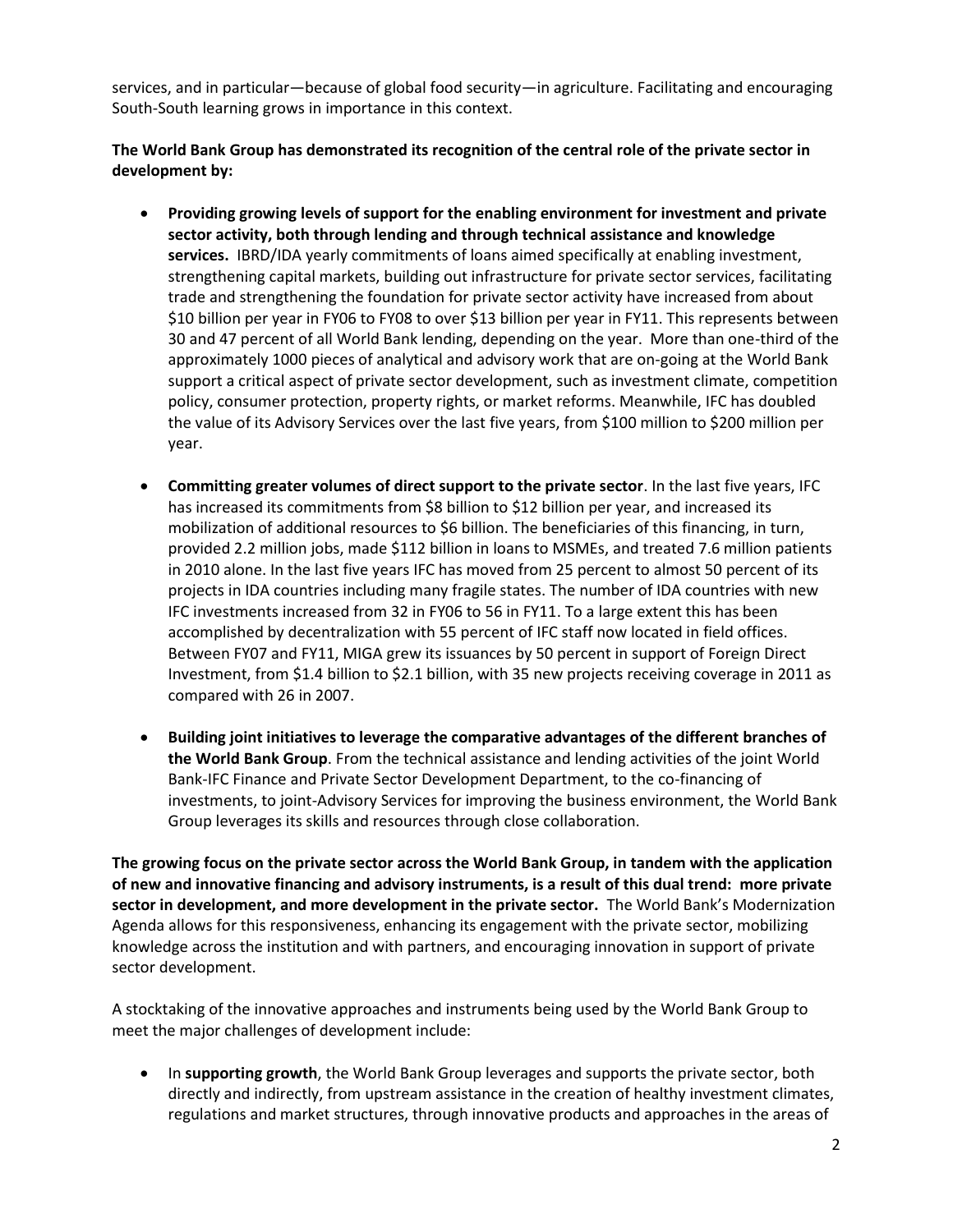Public-Private Partnerships; International Trade and Supply Chains; Capital Markets; Competitive Industries; and South-South Investments. The context of this growing role for the private sector is defined by the need for employment generation to promote sustained productivity growth and societal cohesion. Economic development is demonstrated through improvements in living standard, as well as social change associated with urbanization, the emergence of a larger middle class and the drive toward greater gender equality. As job creation is central to these transformations—and about 90 percent of jobs will continue to be created within the private sector—World Bank Group support to the private sector will be a central pillar in addressing employment creation in client countries.

- In **supporting the provision of basic needs for the poor** and most vulnerable, the World Bank Group engages the private sector in its support for food security along every step of the value chain, levels the playing field for small businesses—engendering women in business, and playing the role of the private sector's catalyst and financier so that it can reach the poor when providing basic health, education, infrastructure and financial services.
- The World Bank Group is now at the forefront of designing and managing initiatives to address **global development challenges**, such as combating the effects of climate change, and fighting communicable diseases. These initiatives have brought together diverse external actors, as well as units from across the World Bank Group, and they have demonstrated that cooperation among traditional and new development partners can catalyze more benefits along with a constructive sharing of responsibilities.
- The World Bank Group engages with companies to encourage sound corporate governance standards, as well as reputable, ethical and transparent operations. IFC also works with companies to help maximize their positive impact on societies in a number of ways, such as through environmental and social performance standards, as well as community engagement, sustainable practices, effective philanthropy, and inclusive business operations. This support is referred to as **Strategic Value Addition**.
- Addressing risk is at the core of all financial transactions. The World Bank Group has developed a number of **risk management instruments** to assist governments and private sector institutions to better manage their future risks. One of our priorities in this area is the deployment of risk management instruments that help fragile states and areas in conflict situations attract and grow private businesses. Included among these products that build on the Group's partial risk and credit guarantees are risk transfer products and catastrophe risk financing solutions; currency and interest rate hedges and swaps; and commodity hedges.

**In identifying and describing these innovative responses, this paper provides a snapshot of how the World Bank Group promotes development through its support and leverage of the private sector.** With this foundation, the paper serves to foster a discussion of how the relationship between the World Bank Group and the private sector can be further strengthened and expanded. The sum total of Bank Group resources on its own is not enough to finance development, be it applied directly through the private sector or indirectly through governments. It is the knowledge derived from the experience with these products as well as the leverage that can be brought to bear on their implementation that will make a difference at the level of countries, regions and markets. Achieving the greater goals of sustainable growth and widespread alleviation of poverty will require higher levels of leverage and a larger number of partners from private and public arenas.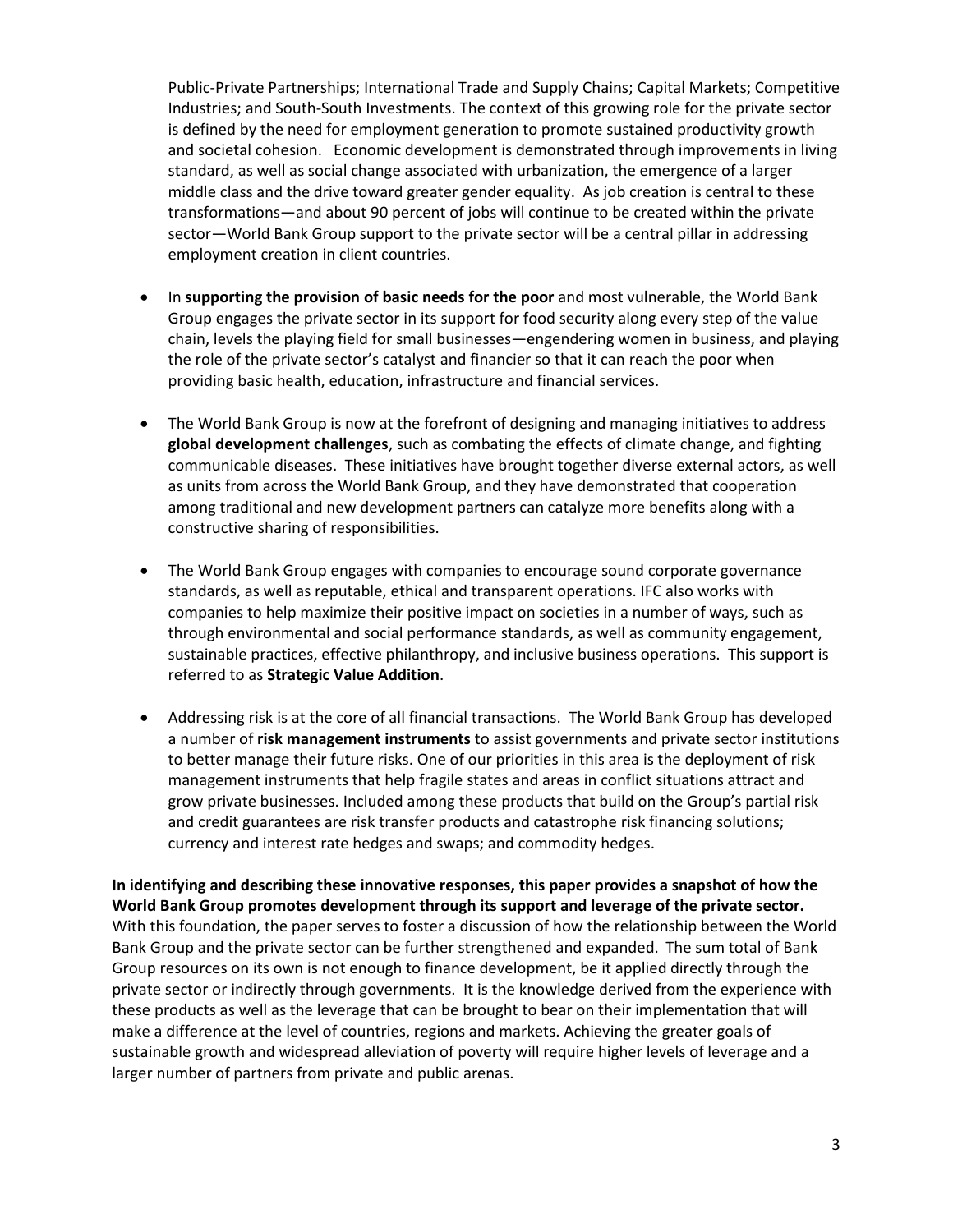#### *Looking Forward*

Economic progress demands a competitive and dynamic private sector. An environment that encourages learning, adopting and refining business processes and technologies—as well as the entry and exit of firms—lies at the heart of this dynamism. In response to global trends in financial flows, trade and investment, the World Bank Group has been growing its support to the environment that fosters innovation within the private sectors of developing economies. A number of the innovations that the World Bank Group is applying in its work with the private sector are likely to increase in importance over the next several years. As laid out in the Modernization Paper, the strategies for enabling the private sector will continue to evolve as World Bank Group synergies are explored and deepened, Looking forward, a sample of the approaches that the Bank Group will strengthen to grow support for the private sector include the following:

- During the last crisis there were almost no **Public-Private Partnerships (PPPs)** commitments into low income countries. Where there were commitments, they were concentrated by country and by sector—reflecting the risk aversion of investors at that time. The World Bank Group's Infrastructure Strategy is a call to encourage investment in infrastructure services through more private financing and support for infrastructure projects, particularly in low income countries. This will take the form of supporting improvements to regulatory frameworks, sector market structures, enabling environments for investment, as well as direct financing of public and private contributions to PPPs. The Strategy specifically calls for increasing joint World Bank-IFC-MIGA collaboration, and raising the volume of PPP financing. In parallel, the Bank Group is increasing its support to PPPs for the provision of health and other social services.
- The World Development Report 2011, "Conflict, Security and Development" shows that more work is needed on removing the bottlenecks to vigorous private sector investment in **Fragile and Conflict Situations (FCS),** as well as supporting "best fit" approaches for job creation. The Bank Group is implementing a cross-institutional approach to employment in FCS, developing a continuum of interventions to support jobs and livelihoods that focuses on "quick-win" public and community-based employment, infrastructure investments to open up new markets, and concomitant Bank and IFC investments as well as MIGA facilities to nurture a private sector response. The Bank Group will also develop fragility-sensitive operations to facilitate private sector-led employment. The Bank Group will advance cross-institutional research on private sector development in FCS, and will support potential new Bank Group instruments to operationalize this body of knowledge.
- The Bank Group will continue to encourage **Financial Inclusion** through a range of investment, advisory, Treasury activities, and partnerships including support for the G-20 Global Partnership for Financial Inclusion. This is in response to the recognition that the private sector is increasingly offering goods, services, and livelihoods to the Base of the Pyramid—and buying back from them in return. Programs which link poor people in commercially sustainable ways to the private sector have shown considerable promise. The IFC and World Bank will expand their focus on this agenda as part of scalable and sustainable models for social inclusion.
- **Corporate Integrity and Strategic Value Addition** activities will be strengthened as work with the private sector expands. For example, IFC and the World Bank will continue to build on the corporate governance agenda with other IFIs. The Bank Group anticipates a significant increase in corporate governance activities to support investees, broaden impact, and strengthen leadership. Work is also underway to build on leadership in sustainability, particularly by strengthening the capacity of clients through investment and advisory collaboration.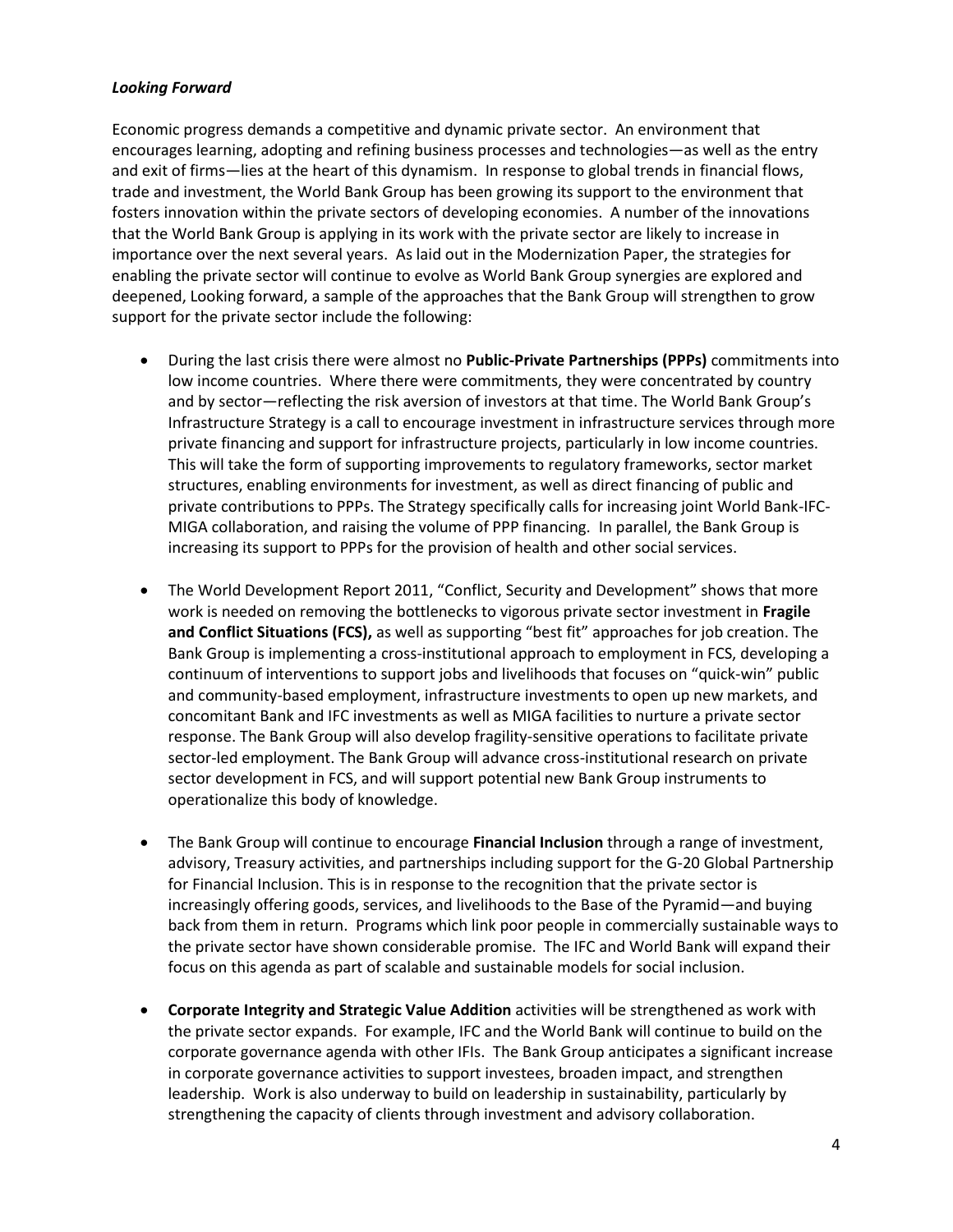An increased focus on **results and measurement**, to demonstrate impact and to focus activities on the most successful approaches, will be central to the World Bank Group private sector efforts. For example, IFC aims to develop a robust development results framework incorporating outcome tracking, development goals, and evaluation results into one interlinked system. Similarly, the World Bank's results framework for finance and private sector activities is being strengthened to leverage existing best practices to determine what works and what does not.

**While there is existing commitment to build on the above themes, the Bank Group's partnerships will be critical to expanding impact of these interventions over time.** Innovative sources of funds for both investments and advisory services are expected to grow in importance for the Group (as described for instance in the recent IFC Road Map), including via the Asset Management Company (AMC), foundations, new syndication structures, and new donor programs. Partnerships within the World Bank Group and with other development institutions will increase, such as the G20 SME and food security initiatives and the Deauville Partnership process, as will partnerships with private banks, and local and regional entities.

#### *Questions for the Development Committee*

The challenges described above raise crucial questions for the consideration of the Development Committee:

- How can development assistance be used more effectively to mobilize private finance, and how can the different parts of the World Bank Group help clients—MICs, LICs and fragile states—overcome the barriers to private sector growth?
- What are the appropriate instruments and incentives that will effectively catalyze private sector activity, mobilize private finance, and strengthen inclusion in the private sector growth agenda?
- How can the World Bank Group use its various instruments in a complementary manner to strengthen productive value chains in client countries, further unleash SMEs for jobs and growth, and better support the South-South exchange of knowledge, technology and investment?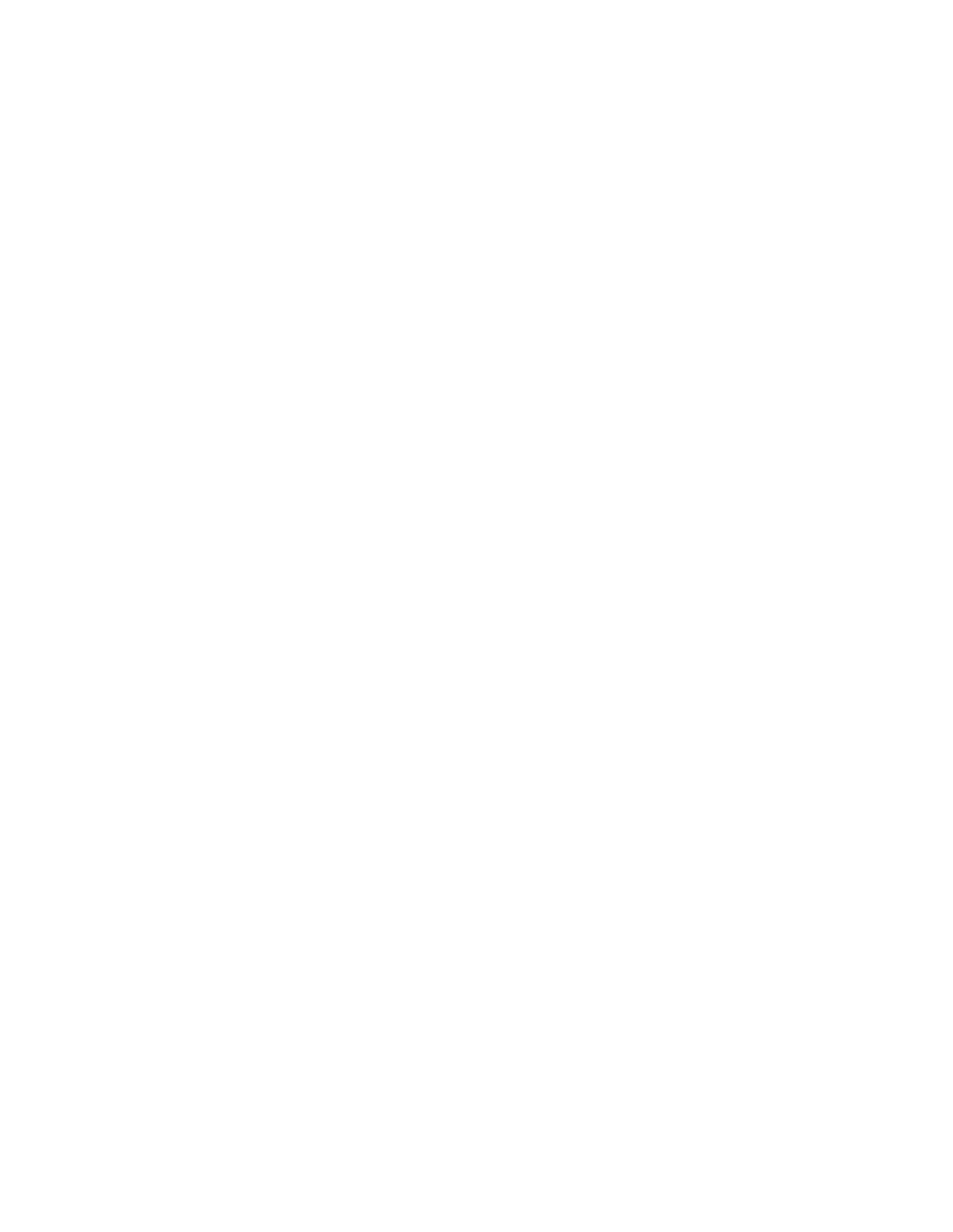# **World Bank Group Innovations in Leveraging the Private Sector for Development: A Discussion Note**

#### **Context: The Private Sector as an Engine of Growth and Poverty Alleviation**

The private sector is an engine of economic development. While the public sector remains critical for correcting market failures and addressing inequity, the private sector drives productivity, job creation and the accumulation of wealth. This paper provides a snapshot of how the World Bank Group promotes development through its support and leverage of the private sector. It highlights recent innovations in the institution's instruments and approaches, and places those innovations in the context of key development challenges such as growth, poverty alleviation, global public goods, corporate integrity, crisis response and risk management.<sup>1</sup> With this foundation, the paper serves to foster a discussion of how the World Bank Group's support and leverage of the private sector can be further strengthened and expanded.

It is widely recognized that the private sector contributes to economic growth through efficiency and innovation. In fact, the private sector is also the primary driver of the other factors of growth: finance and labor. Of the approximately \$1 trillion in yearly international capital flows to developing countries,

91 percent are private flows. $^2$  In terms of jobs, the private sector—defined broadly so as to include farmers, informal employment, and individual businesses as well as formal enterprises—is responsible for about 90 percent of employment in the developing world.<sup>3</sup> In turn, those jobs and the fiscal resources derived from formalized private sector activity provide the foundation for poverty alleviation.

Although governments are often called upon to stimulate demand during periods of economic downturn, the global economic crisis of 2008 to 2009 brought to the fore the importance of the private sector in sustaining global growth. It was the sustained growth of developing economies—particularly in East Asia, South Asia, Africa and Latin America—that softened the downturn and helped stabilize the global economy in 2010. As a result, the growing share of developing countries in global asset allocation accelerated in the wake of the crisis:

l

**Diagram 1: The Accelerating Role of Developing Markets in Private Financial Flows**

#### Share of developing countries (% of global)



Source: World Bank Prospects Group

 $<sup>1</sup>$  Use of terms in this paper: The "World Bank Group" refers to all four institutions: IBRD, IDA, IFC, and MIGA, while the term</sup> "World Bank," refers to IBRD and IDA only. "Leverage" is used to encapsulate both the financial meaning of the term as " the use of a resource to attract additional resources" as well as the common usage of the term as "supporting an agent or making use of a resource in order to achieve greater impact." The paper uses "Innovation" to refer to new instruments, new approaches and/or initiatives that respond to new market trends.

<sup>2</sup> World Bank (2011) *Global Economic Prospects: Navigating Strong Currents*, page 47.

<sup>3</sup> World Bank (2005) *World Development Report 2005: A Better Investment Climate for Everyone*, page 1.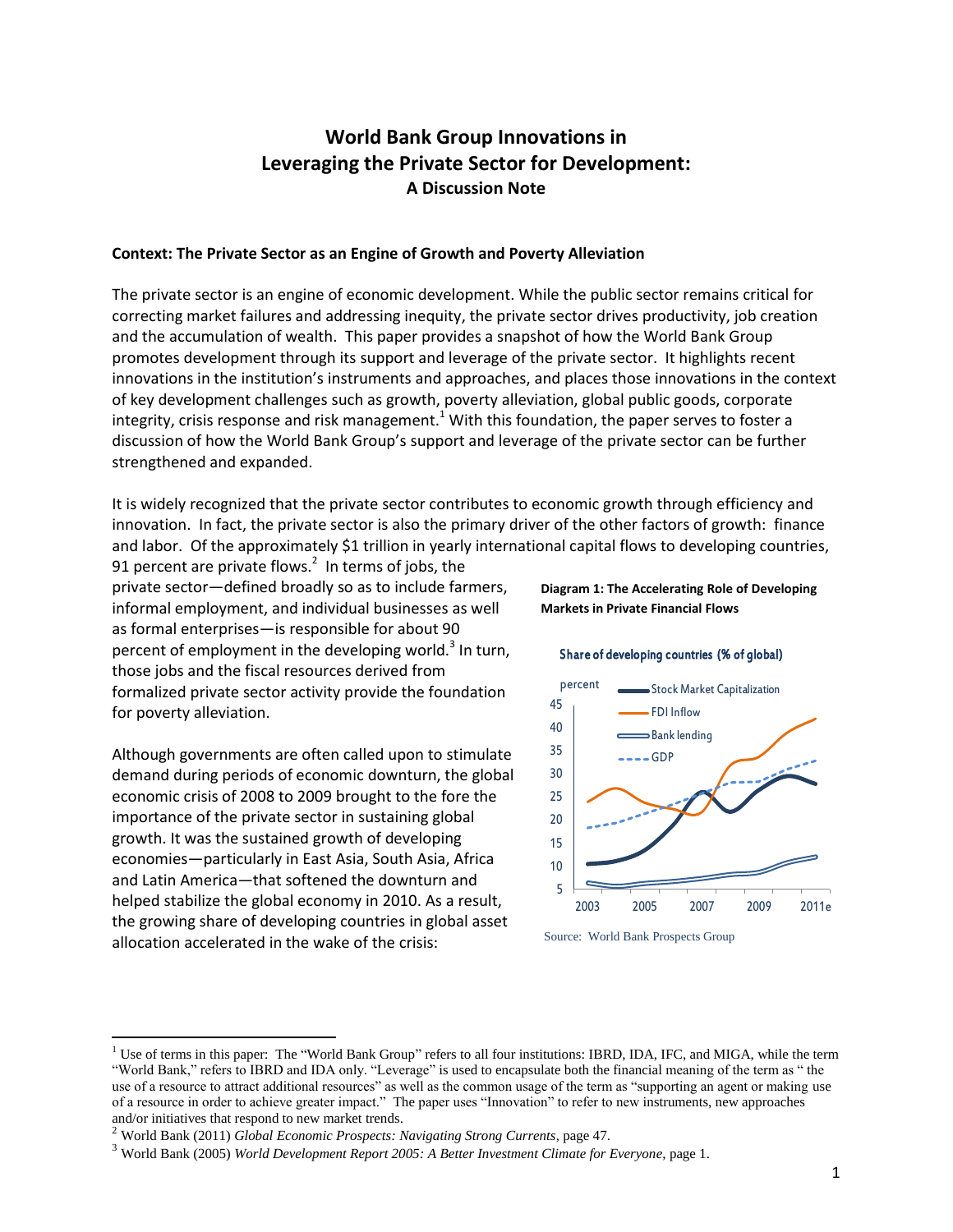- Developing markets' share of global FDI inflows increased to around 40 percent in 2010 and 2011 from an average of 30 percent in the previous three years. $4$
- Developing country equity markets now represent about 30 percent of global market capitalization, double their level in 2005. $^{5}$

With even less fiscal space than in 2008, developing countries will once again depend on greater private flows to finance investment and stimulate economic activity, and the World Bank Group has positioned itself to help governments expand that flow of private resources.

#### **The World Bank Group's Leverage of the Private Sector**

The World Bank was built on the premise of leveraging the private sector for development. Since the signatories to Bretton Woods first realized that an international financial institution could raise funds on private capital markets and securely lend those funds at many times the value of its capital to sovereign governments, the World Bank Group has built an architecture of lending around its relationship with the private sector. As the institution's understanding of the private sector's role in development has deepened and grown more nuanced, so too has its relationship with the private sector.

The institution now facilitates private sector development through nearly all of its areas of engagement—directly through the investment and advisory services of IFC and the guarantees of MIGA, and, increasingly, through the enabling environment for the private sector supported by World Bank operations and technical assistance. The Modernization Agenda enhances the World Bank Group's engagement with the private sector, mobilizing knowledge across the institution and with partners, and encouraging innovation in support of private sector development.<sup>6</sup> When taken as a whole, the comparative advantages of the different parts of the World Bank allow for support to the private sector across the spectrum from upstream work on investment climate, regulation, competition policy, market structure, trade facilitation and sectoral reforms down to debt, equity and guarantees that add liquidity to local markets, finance trade and engender specific investments. The diagram below provides a conceptualization of how the institutions of the World Bank Group utilize the private sector to leverage their sources of capital.



**Diagram 2: Conceptual Overview of How the World Bank Group Leverages and Supports the Private Sector**

 $\overline{a}$ 

<sup>4</sup> World Bank (2011) *Global Economic Prospects: Navigating Strong Currents*, page 42.

 $<sup>5</sup>$  Ibid, page 42.</sup>

<sup>&</sup>lt;sup>6</sup> "Update on the World Bank's Business Modernization: Results, Openness, and Accountability," Background Paper for the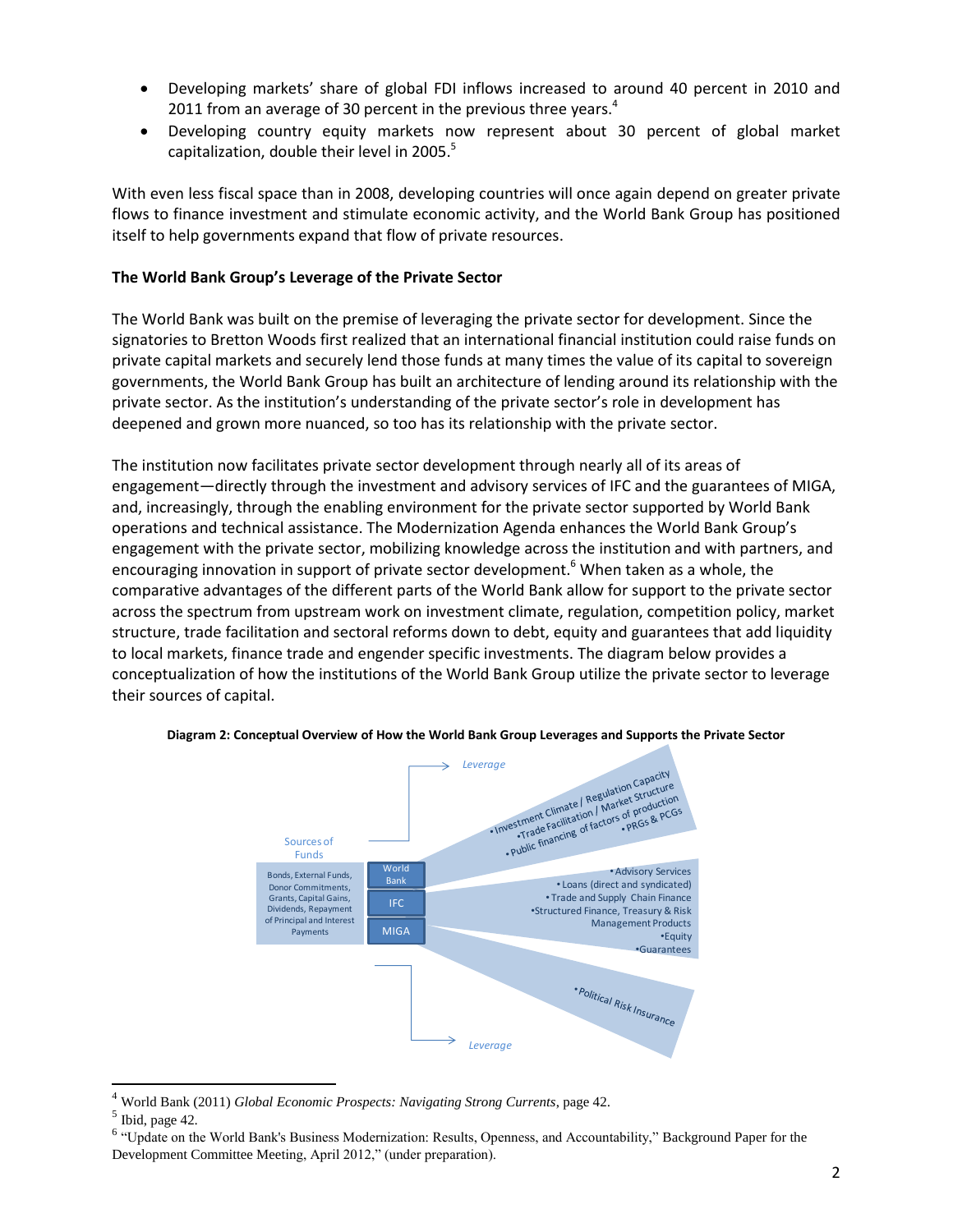Beyond the spectrum of support are the myriad ways in which the different parts of the World Bank Group are working together to leverage each others' comparative advantage in facilitating private sector activity. Increasingly, the arms of the World Bank Group that finance, advise and insure the private sector directly—IFC and MIGA—are working on shared programs and projects with World Bank units that focus on support to governments through public policies, regulations, and underlying investments to catalyze private sector activity. This collaboration ranges from a joint World Bank and IFC division to joint-financing of investments, particularly in low income countries, to team collaboration in the provision of advisory services.

- **A Bridging Network between the Public and Private Sectors:** The World Bank and IFC share the Finance and Private Sector Development Network (FPD) which serves as a catalyst for private sector activities, particularly in the areas of investment climate and financial market reforms. The joint-network houses staff mapped to both the IFC and the World Bank and leverages the comparative advantages of the two institutions.
- **Collaborative Investments and Advisory Services:** The World Bank, IFC and MIGA also engage in a large number of joint activities—both investments and advisory—that address the strategic focus areas covered in the body of this paper. This collaboration ranges from knowledge and assistance in strengthening the Investment Climate; design and financing of Public-Private Partnerships (PPPs); Climate Change and Renewable Energy programs; and MSME Finance. In IDA countries alone, the institutions are co-financing \$600 to \$700 million in projects per year and leveraging an additional \$250 to \$300 million of outside financing annually, primarily from private sources.<sup>7</sup> In addition, approximately one-fourth of the 400 or so IFC advisory activities in low income countries are undertaken jointly with the World Bank.<sup>8</sup>

Beyond the internal leverage of its divisions, the World Bank Group is dedicating a growing share of its knowledge and advisory work to improving the enabling environment for business and investment; and is committing greater volumes of direct support to the private sector. This expansion has been in response to the global trends that define the new context of development, such as the increasing importance of trade, growing reliance on private financial flows, the expanding potential of domestic equity markets, and the booming demand for services that come with the economic growth of developing regions.

 **Growing Support for an Enabling Environment—**The World Bank lending to governments for projects related to strengthening the role of the private sector has increased from about \$10 billion per year in FY06 to FY08 to over \$13 billion per year in FY11<sup>9</sup>--and during the last economic crisis, those figures doubled. This represents between 30 and 47 percent of all World Bank lending, varying from year to year. Similarly, more than one-third of the approximately 1000 pieces of analytical and advisory work on-going at the World Bank support a critical aspect of private sector development, such as investment climate, competition policy, consumer protection, property rights, or market reforms. Meanwhile, IFC has doubled the value of its Advisory Services over the last five years from \$100 million to \$200 million in project expenditure per year.

l

<sup>&</sup>lt;sup>7</sup> "World Bank-IFC Collaboration in IDA Countries: Second Progress Report," IDA-IFC Secretariat, 2010.

<sup>8</sup> Ibid.

<sup>&</sup>lt;sup>9</sup> Project themes captured under these codes include: Infrastructure Services for PSD, Regulation & Competition, MSME Support, SOE Restructuring & Privatization, Export Development & Competitiveness, Regional Integration, Technology Diffusion, Trade Facilitation/Market Access, Improving Labor Markets, Education for All, Education Knowledge Economics, Urban Economic Development, Cultural Heritage, Other PSD (Finance), Rural Markets, Access Law & Justice, Judicial & Dispute Resolution, Legal Instituions., Legal Services, Personal & Property Rights, Corporate Governance.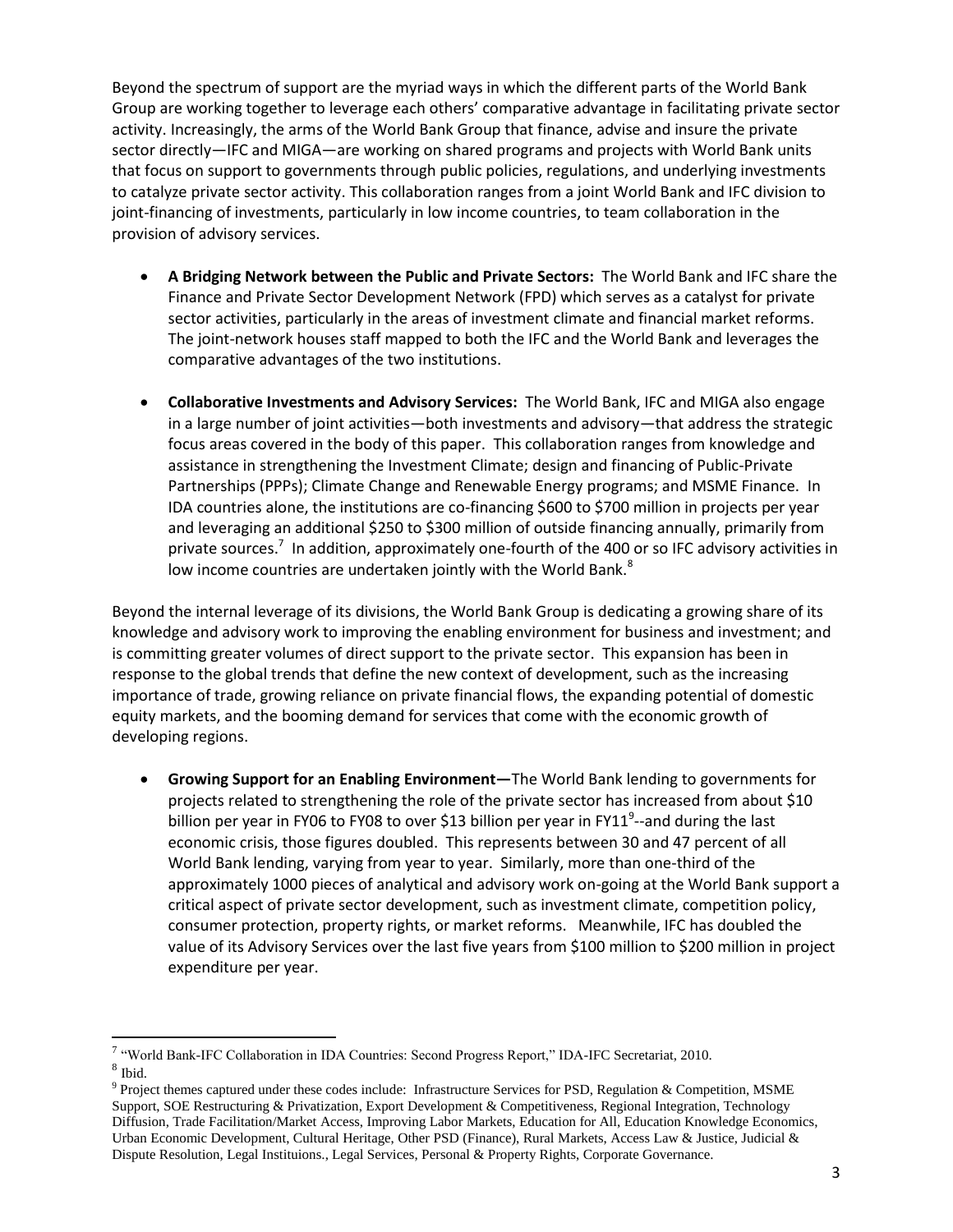**Increasing Direct Support to the Private Sector.** The World Bank Group's credibility as a partner to the private sector is derived from its dedication to providing debt, equity and risk management instruments directly to the private sector itself. In the last five years, IFC has grown its commitments from \$8 billion to \$12 billion per year, increased its mobilization of additional resources to \$6 billion in FY11. In the last five years IFC has moved from 25 percent to almost 50 percent of its projects in IDA countries including many fragile states. The number of IDA countries with new IFC investments increased from 32 in FY06 to 56 in FY11. To a large extent this has been accomplished by decentralization with 55 percent of IFC staff now located in field offices. Over the same period, MIGA has seen its portfolio grow to record levels, along with the annual amount of new guarantee issuance, and has successfully amended its Convention in order to significantly expand its scope and modernize its product range. New issuance has grown from \$1.4 billion to \$2.1 billion from FY07 to FY11 as a result.

Finally, the World Bank Group responds to these global trends and to the challenges of development through innovating with new products and approaches. Through its research and analysis of market trends and the identification of financing bottlenecks and market failures from constant interaction with the private sector, the World Bank Group has been able to address the challenges of development across sectors and instruments. The application of the World Bank Group's main challenges, as defined in the *Post Crisis Directions Paper*<sup>10</sup>, to private sector activities reveals a mandate for the institution to:

- 1. Leverage private investors, markets and operators to achieve robust and sustained levels of economic growth.
- 2. Help private sector resources, services and opportunities reach the poor and vulnerable.
- 3. Facilitate business models that value global public goods such as environmental sustainability.
- 4. Require corporate integrity and promote strategic value addition.
- 5. Mobilize private sector resources and tools to manage crises and risk.

The following sections highlight the World Bank Group's newest instruments and most innovative approaches to carrying out the five mandates highlighted above. $^{11}$ 

### **1. Leveraging the Private Sector for Robust and Sustained Growth**

While the economic growth levels of the developing world have outpaced those of the OECD countries in recent years, the variation within developing regions and among countries is tremendous. Most developing countries remain mired in growth rates too low for their income levels to converge with those of industrialized nations within a generation. Jobless growth, unemployed youth, excessive informality and slack labor markets continue to plague large parts of the developing world.

A variety of bottlenecks stand behind those variant growth rates and trends—bottlenecks that inhibit labor mobility, capital flows, technology transfer, firm productivity and the access of goods to market. Together, the institutions of the World Bank Group play a complementary role in mobilizing funds, developing capital markets and infrastructure, reducing transaction costs and improving the investment climate in the sectors that drive growth. The World Bank finances underlying factors of private sector productivity for both human and physical capital. The World Bank and IFC support client governments to improve the investment climate for private activity. IFC also provides direct financing to the financial sector, manufacturing, agriculture, service industries and infrastructure. It brings in equity as an investor, through mobilization of private equity funds and by developing capital markets, and it raises

l

<sup>10</sup> World Bank (20 April 2010) *New World, New World Bank Group: Post Crisis Directions.*

<sup>&</sup>lt;sup>11</sup> Many of the approaches and instruments described in the paper address more than one challenge—i.e, a certain type of investment may contribute to both growth and poverty alleviation. The placement of each theme under a single category is meant to serve as a helpful organizing principle and is only suggestive of its primary area of contribution to development.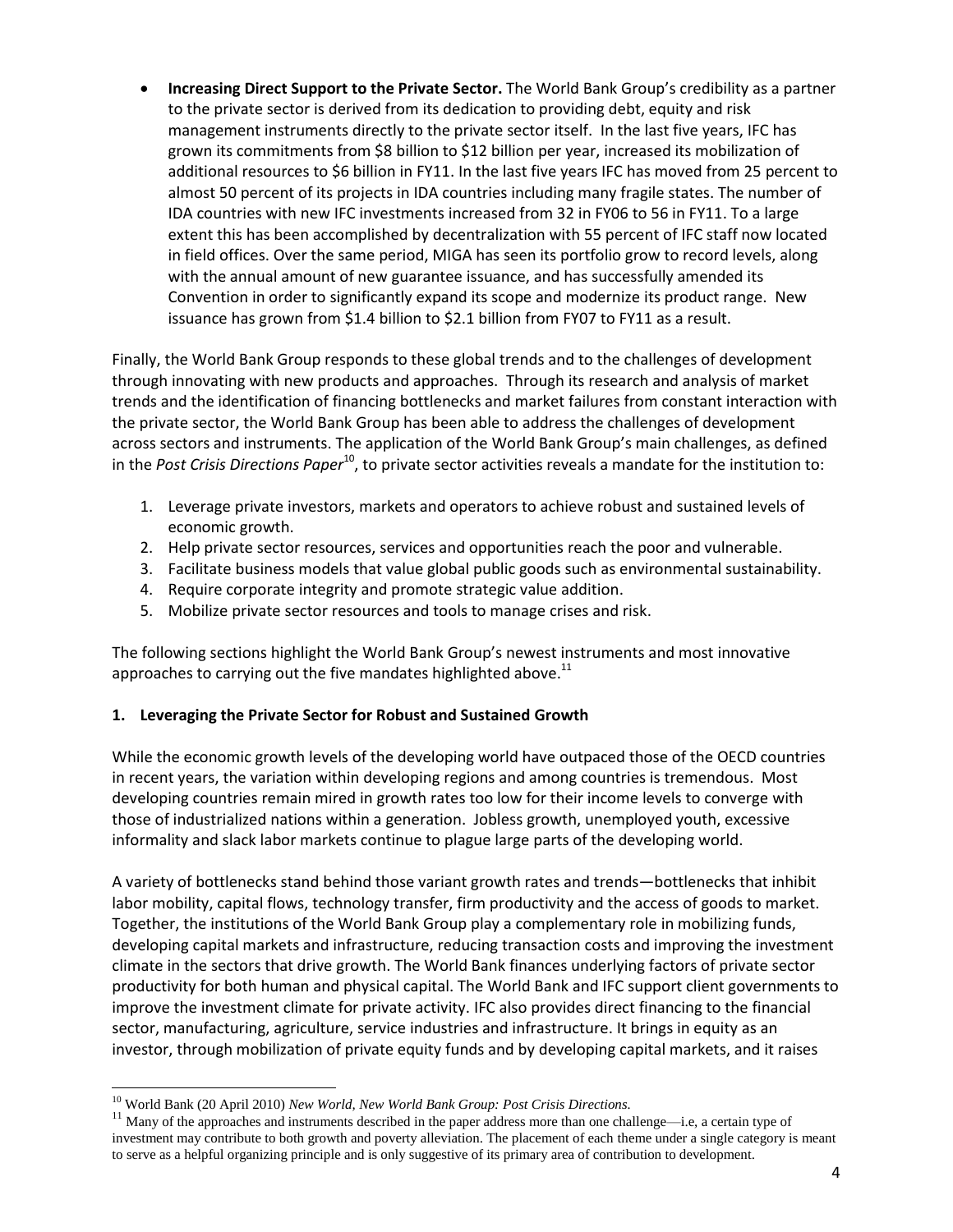and invests additional third-party capital through the Asset Management Company (AMC). MIGA, the World Bank and IFC bring in guarantees and other risk-management instruments that facilitate investment and support growth. This section focuses on the role of the World Bank Group in leveraging the private sector for robust and sustained growth.

#### **1.1.Supporting PPPs and Other Forms of Private Participation Infrastructure**

Economic growth is both dependent on the provision of infrastructure and is a contributing factor to demand. An estimated \$1.1 trillion in annual expenditure in developing countries--6.6 percent of the developing world GDP--is needed through 2015 to satisfy consumer and producer demand for infrastructure services. The greatest needs, estimated as 12.5 percent of GDP, are in low-income countries. <sup>12</sup> Public resources will not be able to close this gap alone.

Over the last 20 years, private participation in infrastructure (PPI) has emerged to address infrastructure finance and efficiency shortfalls. Private provision is now the norm in the sub-sectors of telecommunications, ports and power generation, and a growing share of land transport infrastructure. PPI in developing countries reached an all-time high of \$160 billion in commitments in 2010 (compared to \$100 billion in 2005).<sup>13</sup> Despite this growth, financial shocks have changed the distribution of PPI flows, prompting concentration and a flight to safety. Sectors that are more exposed to local currency and retail risks, such as water and power distribution, have seen contraction. Likewise, investments flowed disproportionately to larger economies with lower country risk. During the last crisis there were almost no PPI commitments into low income countries.<sup>14</sup>

The World Bank Group's Infrastructure Strategy is a call to redress this imbalance through more private financing and support for infrastructure projects, particularly in low income countries. This can take the form of improvements to the regulatory framework, sector structures, enabling environment for investments, as well as direct financing of public and private contributions to PPPs. The Strategy specifically calls for increasing joint World Bank-IFC-MIGA collaboration, and raising the volume of PPP financing. The institutions of the World Bank Group are dedicated to building the private infrastructure business through the following commitments:

**IFC** expects to increase the share of physical infrastructure as a percentage of its own-account investments over the period FY12-FY15, as well as mobilize a significant amount of financing from third parties. As part of the implementation of the Strategy, and the G20 development agenda, IFC investment and advisory operations are working closely across the World Bank Group to scale up PPP investment. Key priorities include (i) addressing climate change—renewable energy and energy efficiency investments accounted for more than two-thirds of IFC's power sector commitments in FY11, and are expected to remain a core activity going forward; and (ii) infrastructure in Sub-Saharan Africa, where the IFC Special Initiative on Infrastructure aims to increase investment in the region, recognizing increased government interest in PPP models. The Global Infrastructure Fund, a \$1bn fund directed at infrastructure sub-sectors, is expected to reach first closing before the end of 2012.

**MIGA** will scale up its support to the private sector by providing political risk insurance in high risk environments. To help client countries to mobilize private capital, MIGA has introduced new forms of coverage and expanded the application of its guarantee instruments, and this has enabled the Agency to scale up its support for infrastructure. In FY11, guarantees in this sector accounted for 43 percent of the total guarantees issued, a significant increase from previous years. Another notable trend during FY11

 $\overline{a}$ 

<sup>&</sup>lt;sup>12</sup> Estache A. and Fay M, Current Debates on Infrastructure Policy, Commission on Growth and Development, 2009 from World Bank Infrastructure Strategy Update, 2011.

<sup>&</sup>lt;sup>13</sup> World Bank, PPI Database

<sup>&</sup>lt;sup>14</sup> World Bank, PPI Database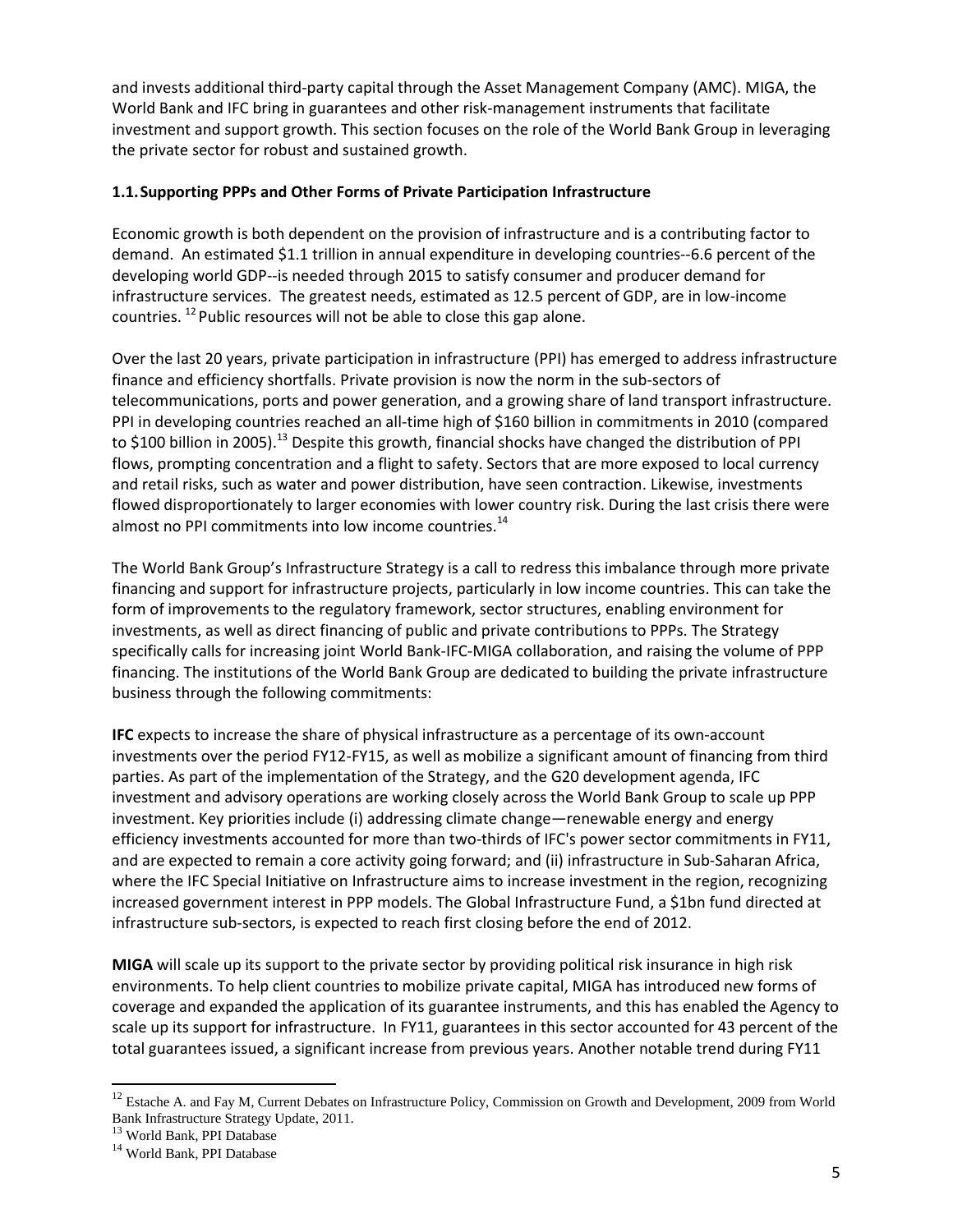was the significant level of involvement of the public sector in these insured investments. This trend is expected to continue and should bring an increase in the number of opportunities where different entities of the Group can work together on transactions to support infrastructure development.

**The World Bank** is strengthening its regulatory and sectoral support to PPPs and increasing the incentives for the use of its guarantees. Recognizing that effective PPP design and implementation requires a blend of economic, financial, sectoral, legal, social and environmental skills, the World Bank has built a Global Expert Team for PPPs to bring all hands to the table from across the institution. This has enabled a comprehensive response for the design of landmark PPPs from Russia to Morocco to Brazil for frontier and innovative PPPs, such as municipal airports, irrigation systems and concentrated solar power generation. The bulk of World Bank assistance on PPI focuses on the enabling environment (e.g., investment climate, and legal and regulatory frameworks to foster new entry and competition into infrastructure sectors). In line with the Private Sector and other sector Strategies, the World Bank will increase its support of reforms in the regulatory environment and the development of sector policies such as pricing and market structure—that are necessary to attract the private sector. In addition, the World Bank is reforming its operational policy on guarantees in order to streamline the policy, and remove restrictions which constrain their use (now at the consultation stage). It extended partial credit guarantees to IDA-only countries subject to their prudent debt management, and built on recent actions taken by Management to enhance the use of World Bank Guarantees and Enclave Operations (e.g., reducing the IBRD guarantee exposure counting against country limits from 100 percent to 25 percent; and streamlining the processing of guarantees). Finally, the World Bank will seek more opportunities for crowding in Clean Technology Funds and other green sources of finance and directly financing itself the public contributions and viability gaps required to make PPPs market-ready.

The Diagram below summarizes the involvement of the World Bank Group in supporting PPPs, from the upstream knowledge agenda down to the financing of individual transactions.



**Diagram 3: World Bank Group Support to PPPs**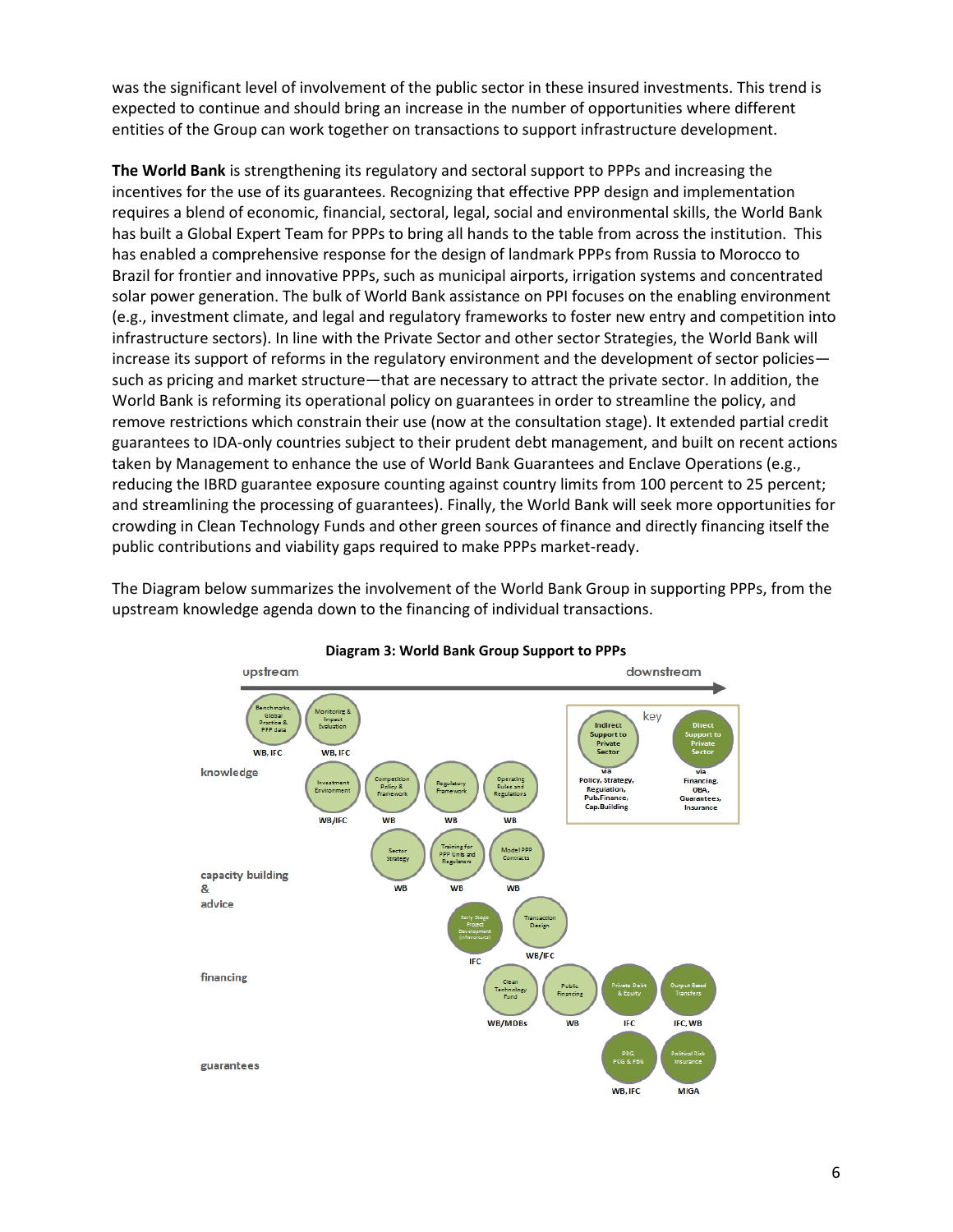#### **1.2.Improving Investment Climate**

World Bank research strongly correlates Investment Climate improvements with economic growth. Along with access to finance and infrastructure services, the climate for investment defines the entry and exit of firms, allows for entrepreneurship and encourages job creation. In this context, the public sector sets rules, establishes regulations, enforces contracts, licenses, taxes, defines property rights, and sets up the agencies that interact with the private sector on a day-to-day basis.—

The World Bank Group, working through a joint World Bank-IFC-MIGA department focused on Investment Climate, helps governments improve the legal, regulatory and institutional environment for enterprise creation and growth. In FY11, this work has helped support the implementation of 128 investment climate reforms in 31 countries cementing the World Bank Group's presence as a leader in the investment climate arena, in terms of both research and results-based implementation. Areas of reform that are raised through investment climate assessments include infrastructure and logistics services, entry and licensing regulations, red tape and inspection regimes, tax payment processes and the cost of tax compliance, and the framework of debt resolution and business exit. Through its investment climate work, the World Bank Group also acts as an incubator for new and innovative programs to address emerging challenges in our client countries. Examples include:

- **Investment Climate Reform** work provides support to governments looking to improve the business environment for private sector firms. It reflects one of the many ways in which the World Bank Group measures business environments (through, inter alia, Women Business and the Law and Doing Business). Many countries in the developing world utilize the Investment Climate Assessment (ICA) and Doing Business indicators as tools to diagnose obstacles to private sector activity so that they are able to improve their enabling environment for investment and firm productivity.
- **Tax Transparency—**A key initiative has been the development and launch of a new technical assistance program. The program helps developing countries toI improve the transparency of their tax systems, develop procedures to combat illicit flows, improve enforcement of their tax laws, and more actively participate in international cooperation and exchange of information to combat tax evasion. This work is done in coordination with other relevant institutions, including the Global Forum for Transparency and Exchange of Information for Tax Purposes.

### **1.3.Strengthening Capital Markets**

The World Bank Group offers a broad range of support to financial markets, financial institution building, trade finance, housing finance and capital markets development. The World Bank Group's work on developing domestic capital markets in client countries is supported by a joint World Bank-IFC unit, draws upon the capabilities of both institutions on policy advice and transaction expertise, respectively. A large number of technical assistance and advisory services projects are designed with a combination of policy work and transaction support. The transaction support is important to strengthen the policy focus on issues impeding interactions between issuers and investors, as well as to demonstrate the impact of the policy work itself. Further, the work on government and non-government bond markets can reinforce the positive effect of World Bank and IFC local currency bond issuances on domestic market development, and vice versa. Partnerships are established between advisory services team with relevant investment teams and treasuries, both at World Bank and IFC.

**Improving access to financial services** for underserved groups such as SMEs and microenterprises is an important part of the World Bank Group's financial market development efforts. Examples of IFC and World Bank collaboration in this area can be found in Indonesia where staff from both institutions are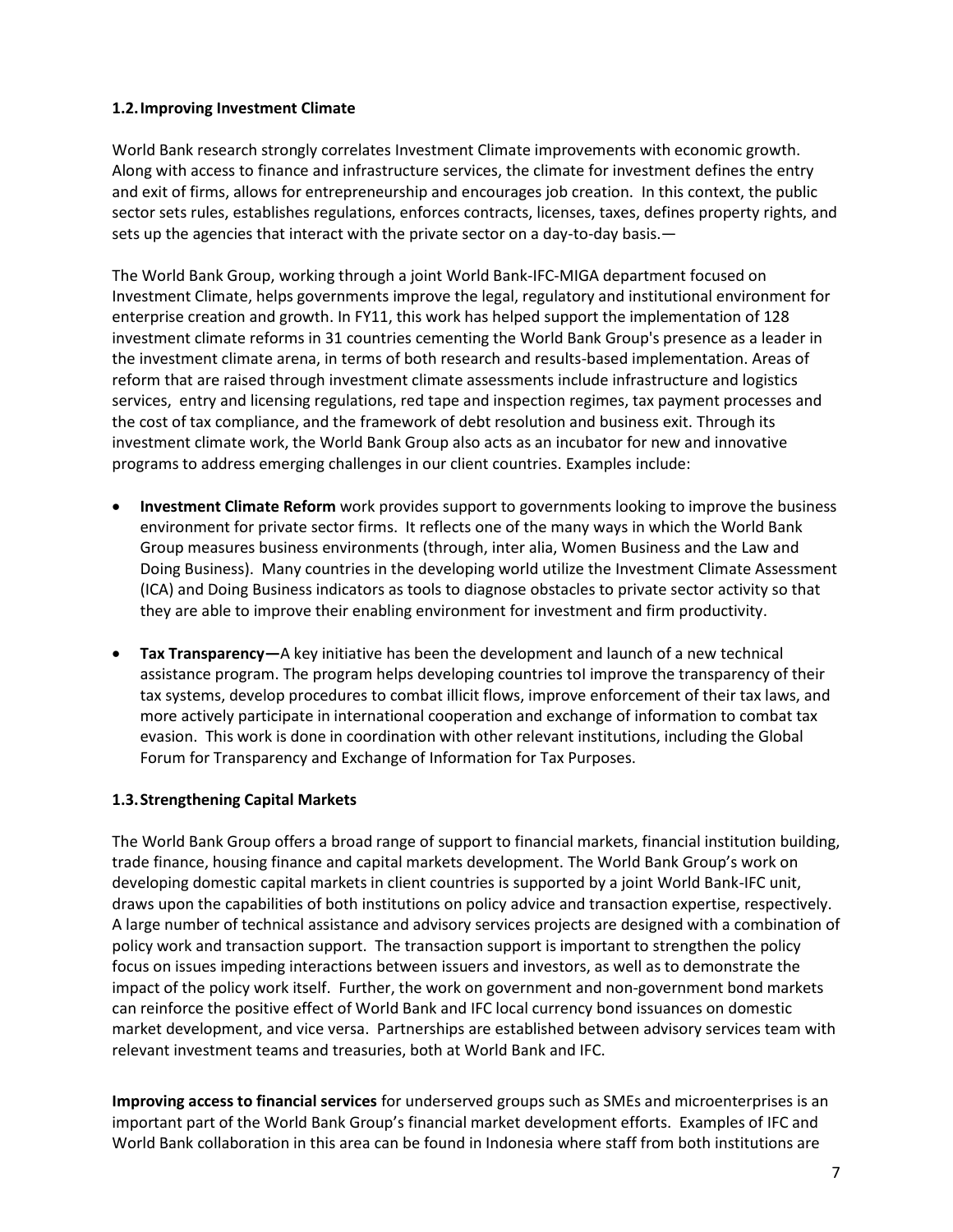working to expand mobile/branchless banking services through an advisory engagement with Bank Indonesia. Likewise, the IFC and the World Bank are collaborating to assist the transformation and commercialization of microfinance operations of a micro-finance management company. In India, IFC and World Bank are working with the the Bill and Melinda Gates Foundation to support the State Health Society in Bihar to streamline government payments to salaried health staff, private providers and beneficiaries under the state's health schemes, facilitating access to formal financial services.

**Strengthening Capital Markets with Local Currency Bonds.** Sound financial markets are vital to development, as they help ensure efficient resource allocation, create jobs and spur economic growth. Below are some innovative approaches from across the World Bank Group in developing local bond markets:

- **Program-based bond issuances**—As of end FY11, IFC has offered over \$9.1 billion in local currency financing in 54 currencies using a wide variety of local currency products. As part of IFC's continuing efforts to enhance its development impact in this area, IFC's Treasury has started "program based bond issuances," which is expected to bring greater efficiency in the longer term, as well as a much larger impact and deeper partnerships with regulators and markets. This innovative program has seen initial success in West Africa, where Ghana and the eight member countries of the West African Monetary Union gave approval to IFC in December 2011 to establish local currency bond programs to strengthen domestic capital markets. The approvals will enable IFC to issue over \$1 billion equivalent in bonds in Ghanaian cedis and CFA francs over the next ten years.
- **Global Emerging Markets Local Currency Bond Program (GEMLOC),** is a joint World Bank Group initiative to establish an index created for regular reporting of the performance of emerging market bonds so as to inform pension investors. The GEMLOC program provides expert advice to support countries' own efforts to broaden and deepen local bond markets. It also engages a leading private investment firm that develops strategies to encourage investments in local bond markets.
- **Efficient Securities Markets Institutional Development (ESMID),** is a joint IFC and WB Program that works with central banks, securities regulators, and stock exchanges to simplify regulations and procedures for issuing, investing in, and trading bonds; establish and strengthen market infrastructure; build capacity of market participants; facilitate the regionalization of securities markets; and support transactions.
- **Treasury Mobile Direct**—The Treasury Mobile Direct (TMD) is an innovative project piloted by the World Bank in Kenya to broaden access to safe savings vehicles for retail investors. For the first time, mobile phones are being used to distribute short-term government debt securities to retail clients, both banked and unbanked, which significantly reduces distribution costs. TMD builds on the mobile phone technology widely used in Kenya today by 18 million individuals for money transfers and payments. Total deposits in mobile money between July and September 2011 were \$670 million. TMD complements other World Bank Group initiatives to bring the unbanked population into the formal financial sector and improve financial stability by diversifying the government's investor base. The project is being developed by a joint team across the World Bank Group.

### **1.4. Improving Access to Trade**

 $\overline{\phantom{a}}$ 

**Global trade** now accounts for nearly 50 percent of global economic output as of 2010.<sup>15</sup> Moreover, bilateral trade flows between low income countries (LICs) and the major emerging economies have tripled since 1990 and are now greater than LIC trade with industrialized countries. In fact, the ability of most of the developing world to weather the last global financial crisis and to rebound quickly was

<sup>15</sup> World Bank (2011) *Global Development Horizons*, page 42.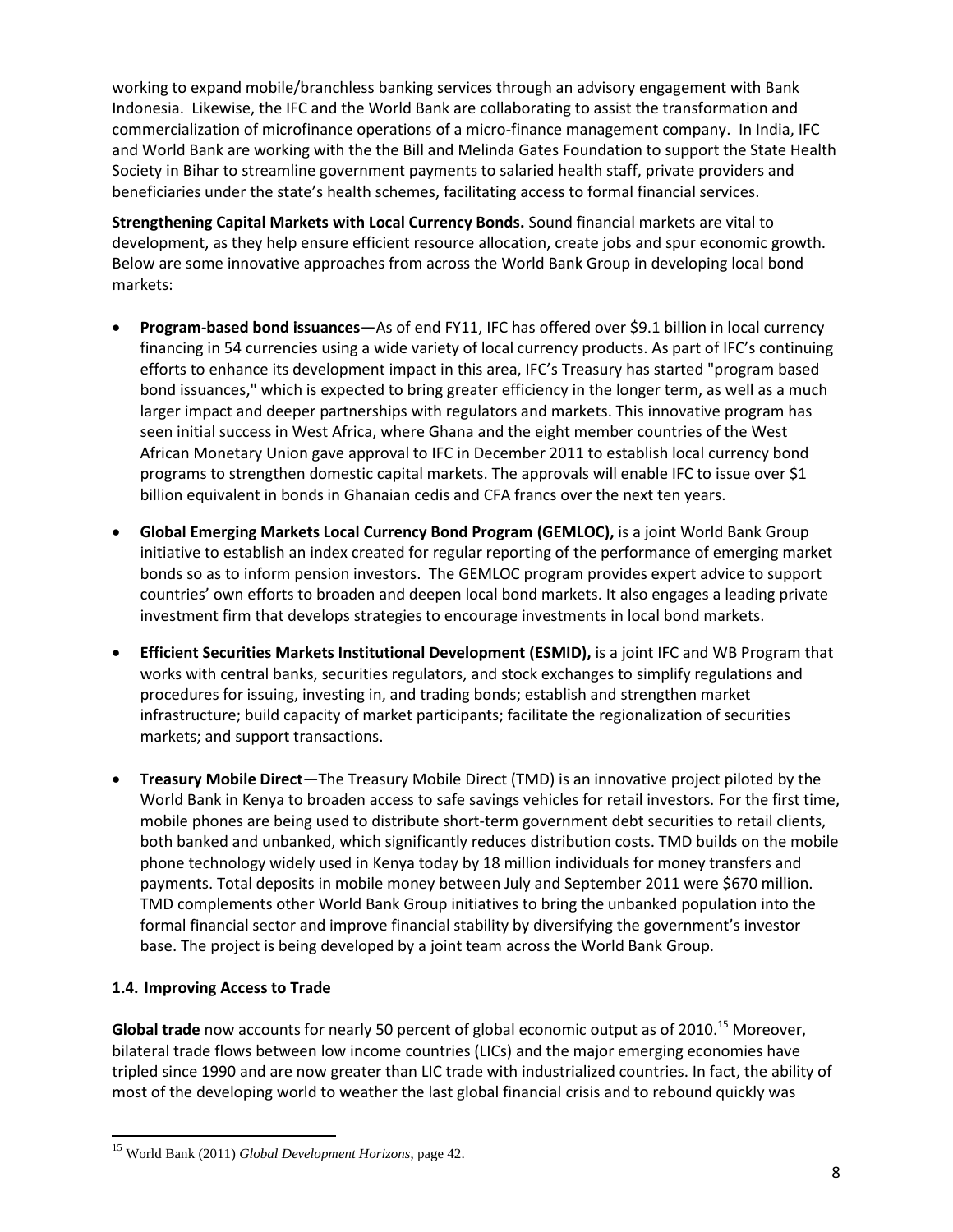greatly aided by that trade. As a reflection of this importance to client countries, more than two-thirds of Country Assistance Strategies include trade or trade-related activities in their programs, and the World Bank is the largest multilateral provider of Aid for Trade. New trade-related lending commitments are \$3.2 billion in FY12 up from \$2.6 billion in FY11. The share of the World Bank's active portfolio stock commitments for trade and integration has grown steadily from 3 percent in FY01 to about 7.4 percent at the end of FY12Q1.

The World Bank Group Trade Strategy promotes a multilateral trading system that is more supportive of private sector development, making competitiveness a centerpiece of country trade strategies and implementing national and regional trade facilitation and logistics reforms through effective Aid for Trade programs. These priorities reflect the concerns of the private sector as they face an increasingly complex trade environment, focusing not only on dealing with policy barriers imposed on goods and services as they cross borders, but also on behind-the-border issues that prevent the private sector from turning market access into actual trade flows, and converting trade flows into sustainable, broad-based growth in developing countries.

**Trade corridors, trade facilitation and logistics** focuses on reducing inefficiencies and trade costs along the supply chain: not just at the border and customs, but throughout the trade corridor. The World Bank Group has developed a plethora of analytical tools for addressing bottlenecks along the supply chain. From establishing the African Trade Insurance Agency to provide export credit, political risk and investment insurance, to financing the development of trade corridors in Southeastern Europe, Northern Africa, and Central Asia, the World Bank has brought to bear financing, assets and technical expertise on the reduction of physical trade barriers. Analytically, the World Bank supports improvements in border and customs management, competitiveness of logistics and freight services as well as port and gateway reforms.

As a leader in the knowledge arena, the World Bank has developed **The Logistics Performance Index (LPI)** which is a global standard bearer in measuring logistics performance and identifying priorities for reforms and investments. It is based on a worldwide survey of operators – global freight forwarders and express carriers, who give feedback on the logistics friendliness of the countries in which they operate with informed qualitative assessments of trade.

**Trade and Supply Chain Finance Programs** help companies in emerging markets access much-needed financing. As global economic conditions constrain the availability of trade and commodity financing, particularly for smaller markets and clients, IFC's support can be critical to assuring growth and employment.

- **The Global Trade Finance Program (GTFP)** guarantees payment obligations of approved financial institutions, extending and complementing the capacity of banks to finance trade. In FY11 IFC issued over 3,100 guarantees totaling \$4.6 billion, more than half of which went to banks in IDA countries, and more than three quarters of which were to support SMEs. Since its creation, the companion Global Trade Liquidity Program (GTLP) has supported approximately \$20 billion in trade. It is expected that about \$18 billion in trade will be financed over the next three years via GTLP.
- **Global Warehouse Finance Program (GWFP)**—IFC is now leveraging its trade finance business model to provide financing across supply chains. IFC's \$200 million GWFP was launched in 2010 to increase working capital to agricultural players by leveraging their own production. It offers short term loans to banks which on-lend the funding to commodity depositors against warehouse receipts, as collateral. The program expects to reach up to 570,000 farmers and contribute to food availability for 15.3 million people by 2014.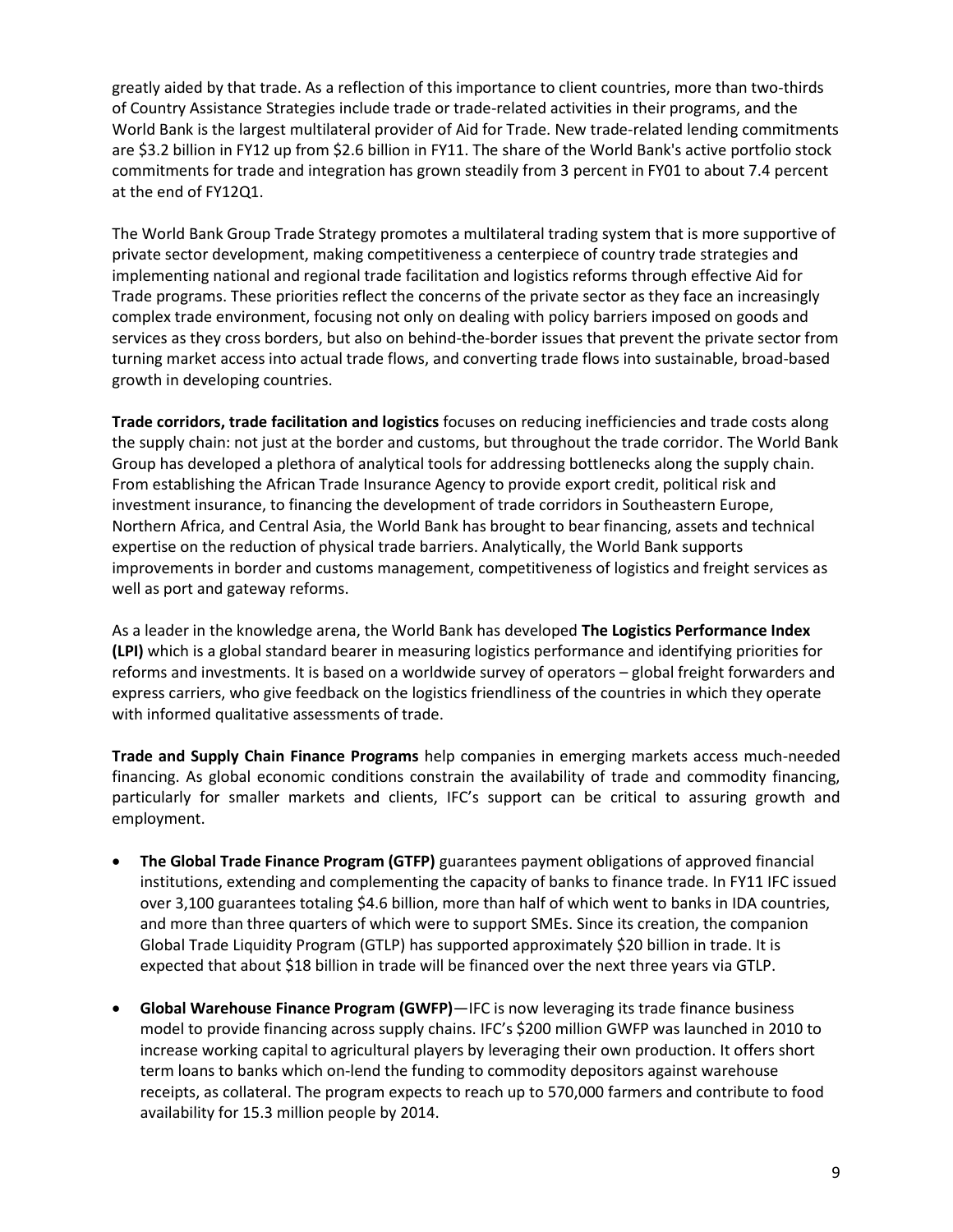**Global Trade Supplier Finance ("GTSF")**—In FY11, IFC launched the \$500 million GTSF program, to increase the availability of working capital for SMEs, by discounting their sales receivables. GTSF provides short term financing to producers in emerging markets that sell to large companies on open account terms by discounting invoices accepted for payment by buyers.

#### **1.5. Supporting Competitive Industries and Growth Poles**

Each developing country and sub-region brings its own comparative advantage to bear on private sector production, based upon such factors as labor costs, worker skills, natural resources, market access, openness and historical activities. Sector-specific approaches and location-specific interventions (in the form of growth poles) can often complement economy-wide policies to spur growth in particular sectors or regions. The World Bank's new **Competitive Industries Practice** supports operations that tackle several key areas of public policy at the sectoral and/or regional level, including the investment climate, enabling infrastructure, skills development, technology, and access to finance. The main objective is to maximize welfare gains that can be realized by leveraging private anchor and complementing investments with activities that reduce transaction costs; build local government capacity to plan, coordinate and manage development projects and deliver public services; encourage linkages to SMEs; and provide enabling hard and soft infrastructure for equitable growth.

The CI practice currently has operations worth almost \$1 billion (mostly in projects that support the development of growth poles), with a further \$1 billion of new projects under preparation in diverse industries, including manufacturing, mining, agribusiness, tourism, and ICT. The CI Practice is seeking to leverage multi-sector expertise right across the World Bank Group

The World Bank also advises governments on the structure and operating guidelines of **Special Economic Zones (SEZs)**. These have been a powerful tool for countries as diverse as China and Mauritius to attract foreign investment from the private sector, promote export-oriented growth and generate employment. Through its SEZ program, the World Bank is providing advice to countries—in Tanzania, Ethiopia, Botswana, FYR Macedonia, Cambodia—on the factors which contribute to SEZ performance, highlighting the critical important not just of SEZs themselves but the wider national investment climate in which they function.

### **1.6. Supporting the Rise of South-South Investments**

Six emerging economies—Brazil, China, India, Indonesia, Republic of Korea and the Russian Federation will collectively account for more than half of all global growth between now and 2025.<sup>16</sup> They will also demand more inputs from, sell more products to, and emerge as the primary investors in the other developing countries of the world. The trend has been expedited by the last global financial crisis and the current slowdown in credit flows and economic growth in the industrialized world. By 2010, South-South investments accounted for around 34 percent of FDI in developing countries, up from 25 percent in 2007 and, between 2003 and 2011, the value of South-based companies' Mergers & Acquisitions (M&A) increased eight-fold, and their share of global M&A nearly tripled.<sup>17</sup>

The World Bank Group has recognized the growing multi-polarity of the global economy and the surging importance of South-South investment and trade, and has begun to adjust accordingly. The World Bank Group's global presence and extensive experience in emerging markets make it well-positioned to support South-South investments through both industrial companies and financial intermediaries. In FY10, IFC supported a record number of 71 South-South industrial projects, up 37 percent from the

 $\overline{\phantom{a}}$ 

<sup>16</sup> World Bank (2011) *Global Development Horizons 2011—Multipolarity: The New Global Economy*, page 3.

<sup>17</sup> World Bank (2011) *Global Economic Prospects: Navigating Strong Currents*, page 42.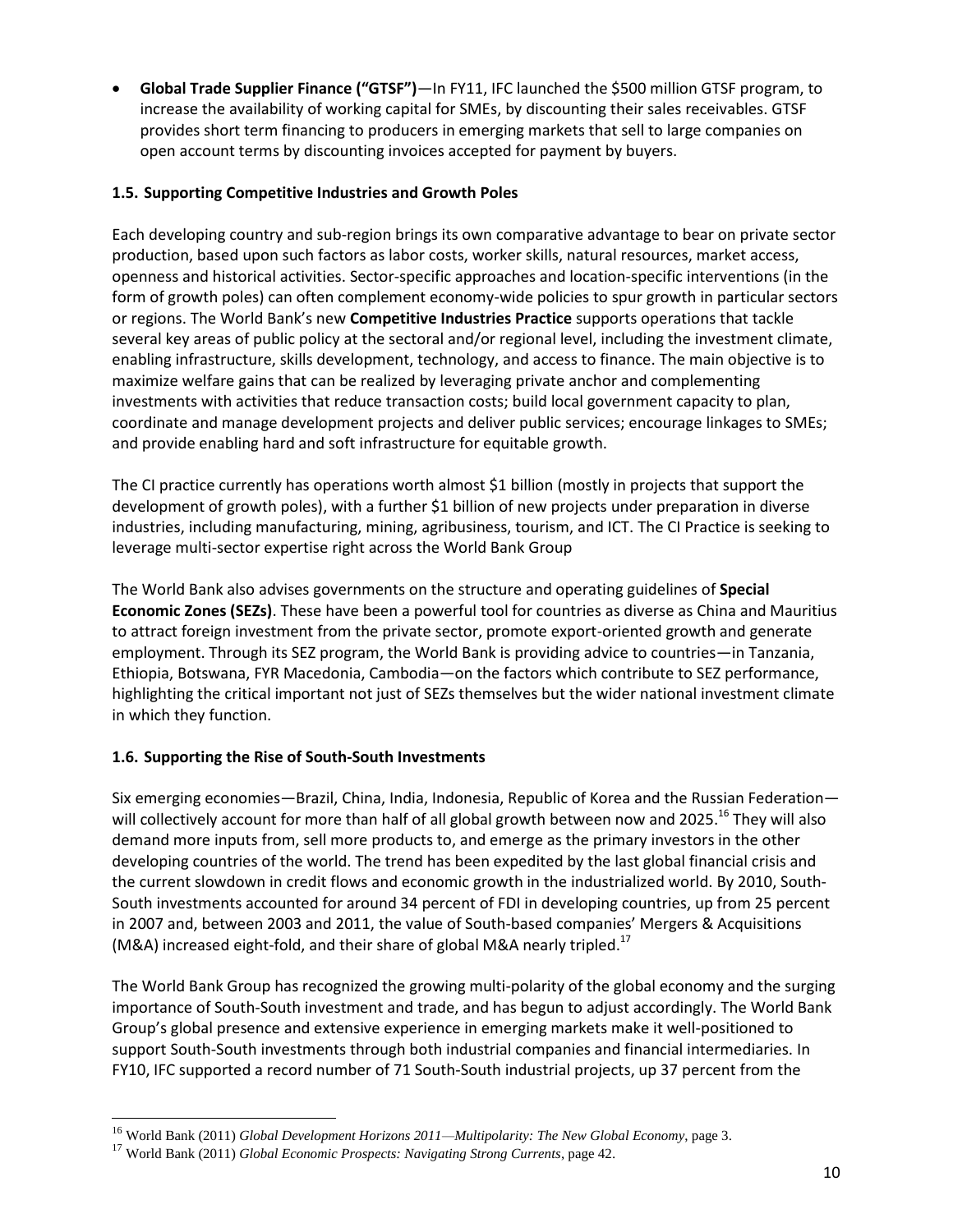previous year, for a total investment volume of \$1.7 billion for its own account. The expanding commitment to South-South investments includes the following initiatives:

- The World Bank is leading the introduction of **South-South learning** and is consequently supporting a growing number of exchanges related to investment environment, regulation and sector skills and technology. Two examples of such initiatives include the facilitation of East African dairy producers to learn from Indian dairy cooperative models and Lebanese government officials to learn from the Government of Singapore about how to support innovation in the private sector.
- **Leveraging and Wholesaling South-South Investments and Advisory Services**—IFC's recent South-South innovations include working with successful non-bank financial institutions in their base countries to see if an integrated package of investment and advisory services can be provided at one time to multiple countries in another region. IFC is also approaching well-performing investment funds in one region to catalyze them into creating cross-border private equity funds for equity investments in another region or regions.
- **South-South Political Risk Guarantees—**Because successful South-South investments help strengthen bilateral and regional economic integration, supporting these flows is now one of MIGA's four formal strategic priorities. In FY11, South-South transactions represented 22 percent of the MIGA's volume of new issuance. MIGA's goal of filling market gaps means that MIGA has a natural role to play for developing country investors, most of whom will not have a national export credit agency that can provide political risk guarantees. In FY11, MIGA established an Asian Hub – its first such arrangement outside headquarters – specifically to put its staff closer to southern investors coming from that region.

#### **2. Targeting the Poor & Vulnerable**

The private sector is a critical partner to governments in providing for the basic needs of the most vulnerable and for offering opportunities for poverty alleviation. The World Bank Group supports food security along every step of the value chain, levels the playing field for small businesses—particularly for women in business—and plays the role of the private sector's catalyst and financier so that it can reach deeper into society when providing basic health, housing, infrastructure and financial services.

#### **2.1.Supporting the Private Sector in Agriculture: Productivity for Food Security**

In order to combat the effects of rising and volatile food prices, improve rural earnings, increase global agriculture productivity and address inefficiencies in the distribution of food along the supply chain, the World Bank Group has rapidly expanded its work in the agriculture sector over the last three years. IFC has doubled its lending in recent years and now provides about \$2 billion per year in the agribusiness sectors support while the World Bank has grown its agriculture lending from \$4 billion in 2008 to \$6 to \$8 billion per year. That lending supports the common factors of productivity such as irrigation and rural road access, the capacity of farming groups and cooperatives, the links between farmers and markets, and the spread of global knowledge to boost productivity in farming practices.

The World Bank Group is working to strengthen the role of private actors along every stage of food production and distribution—from the regulations and sector strategies right down to farmers' access to finance. In addition to this range of support along the food value chain, several new programs and facilities have been initiated to leverage foundations, investment banks, and donor resources dedicated to strengthening private activities in food security. These include: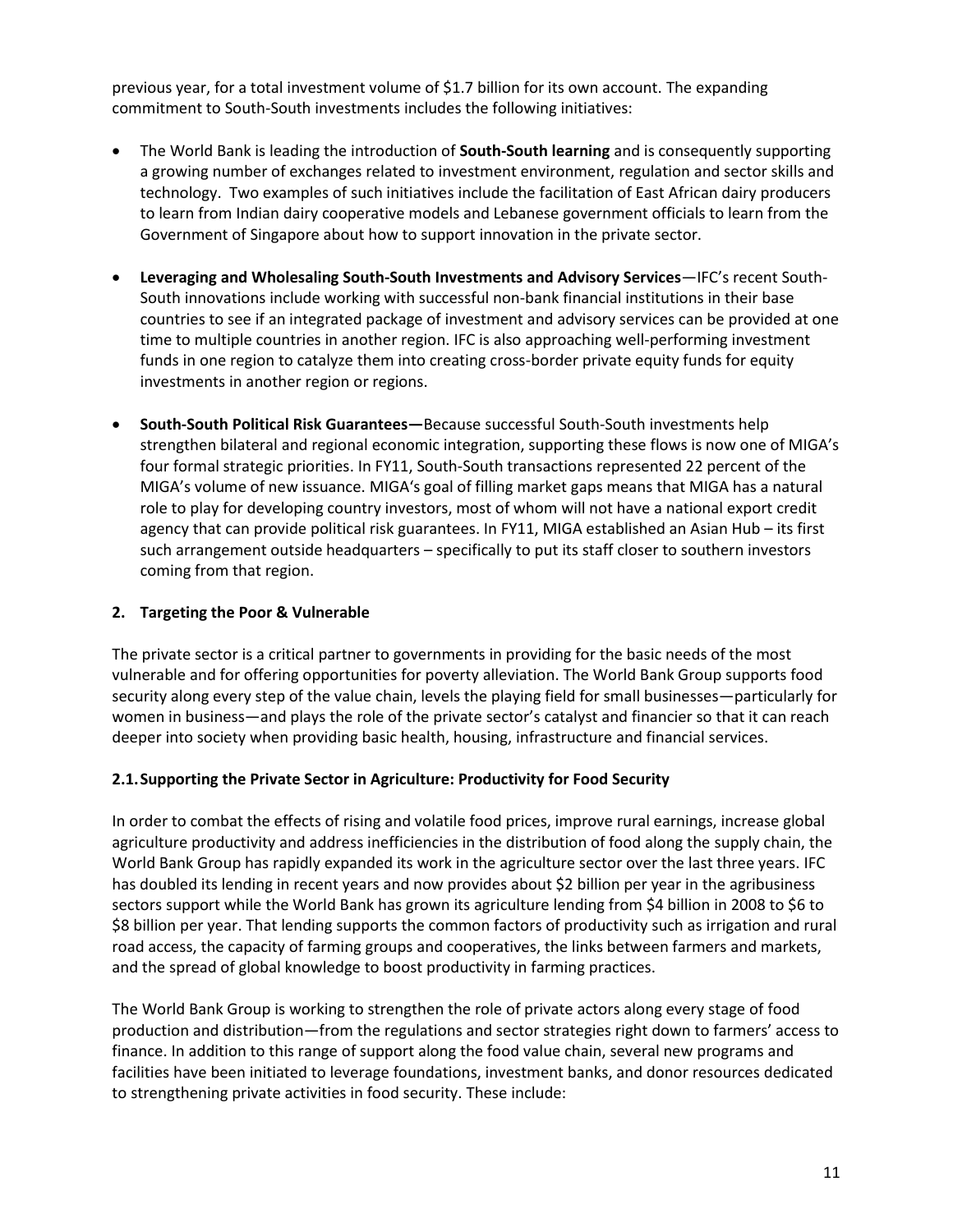- **The Global Agribusiness & Food Security Program (GAFSP**)—At the request of the G20, the World Bank established the GAFSP in April 2010. Seven countries and the Gates Foundation have pledged about \$1.1 billion over 3 years, most of which has been received. The Private Sector Window funds projects in agribusiness, supports farmers and enhances food security. This division will be run by IFC and will complement the interventions of the Public Sector Window which was established at the same time and has been entrusted to the World Bank.
- **Agricultural Price Risk Management (APRM)**—This program helps clients manage agricultural price risk via a mechanism to take credit exposure together with a sponsor bank towards emerging market counterparties in the context of agricultural price risk management transactions. In the first facility with J.P. Morgan, IFC expects to commit up to \$300 million in credit exposure to clients that use specific price hedging products, while J.P. Morgan will take on at least an equal amount of exposure to them. An equal amount of \$300 million is being committed in a parallel transaction with SocGen.
- **Critical Commodity Finance Program (CCFP)**—This is a platform being developed to mobilize resources and quickly channel liquidity to support agriculture exports/imports in targeted regions. This IFC program is expected to reach \$12 billion including mobilization, with \$9 billion in agribusiness and \$3 billion in refined fuels.
- **Raising Risk Capital**. MIGA has developed a Master Contract Structure to support private equity funds raise risk capital, pioneered for a fund seeking agribusiness investments in East Africa. Under this structure, MIGA has been able to reserve capacity and fix premiums on an *ex ante* basis which has assisted the fund managers in drawing in capital from financiers otherwise uncomfortable with the political risks perceived in the region.

### **2.2.Supporting Private Provision of Basic Services**

The World Bank Group is working with governments and the private sector to support the provision of health, education, sanitation and housing by harnessing entrepreneurship and bringing higher levels of efficiency to basic service provision. This is done through the design of investment and service contracts between public and private partners, the direct financing of service providers, the mobilization of output-based transfers to encourage increased access, and the strengthening of regulatory frameworks that support private participation. The objective is to improve and extend basic services directly and through financial intermediaries so that poor can obtain access to infrastructure services, housing, health care, and education.

While PPPs and other forms of private participation have been a staple ingredient in infrastructure service provision since the early 1990s, bringing the private sector into the provision of basic services for the poor and vulnerable requires complex forms of partnership, and carefully managed expectations for private involvement. Often, the public's role as a financier remains crucial to address social needs and affordability concerns. This, in turn, requires the design of transfers and partnerships that do not undermine the incentives for efficiency that come with private sector participation.

In many of the World Bank Group's client countries, most people get their health and education services from private providers --for instance, 80 percent of medical visits in India are to private providers<sup>18</sup>. The World Bank Group works with clients to improve the overall regulatory and financing environment enabling the private sector to provide services, while ensuring their affordability and quality. The World Bank is increasingly involved in reforms that enable the private sector to provide health and

 $\overline{\phantom{a}}$ 

<sup>&</sup>lt;sup>18</sup> India's National Sample Survey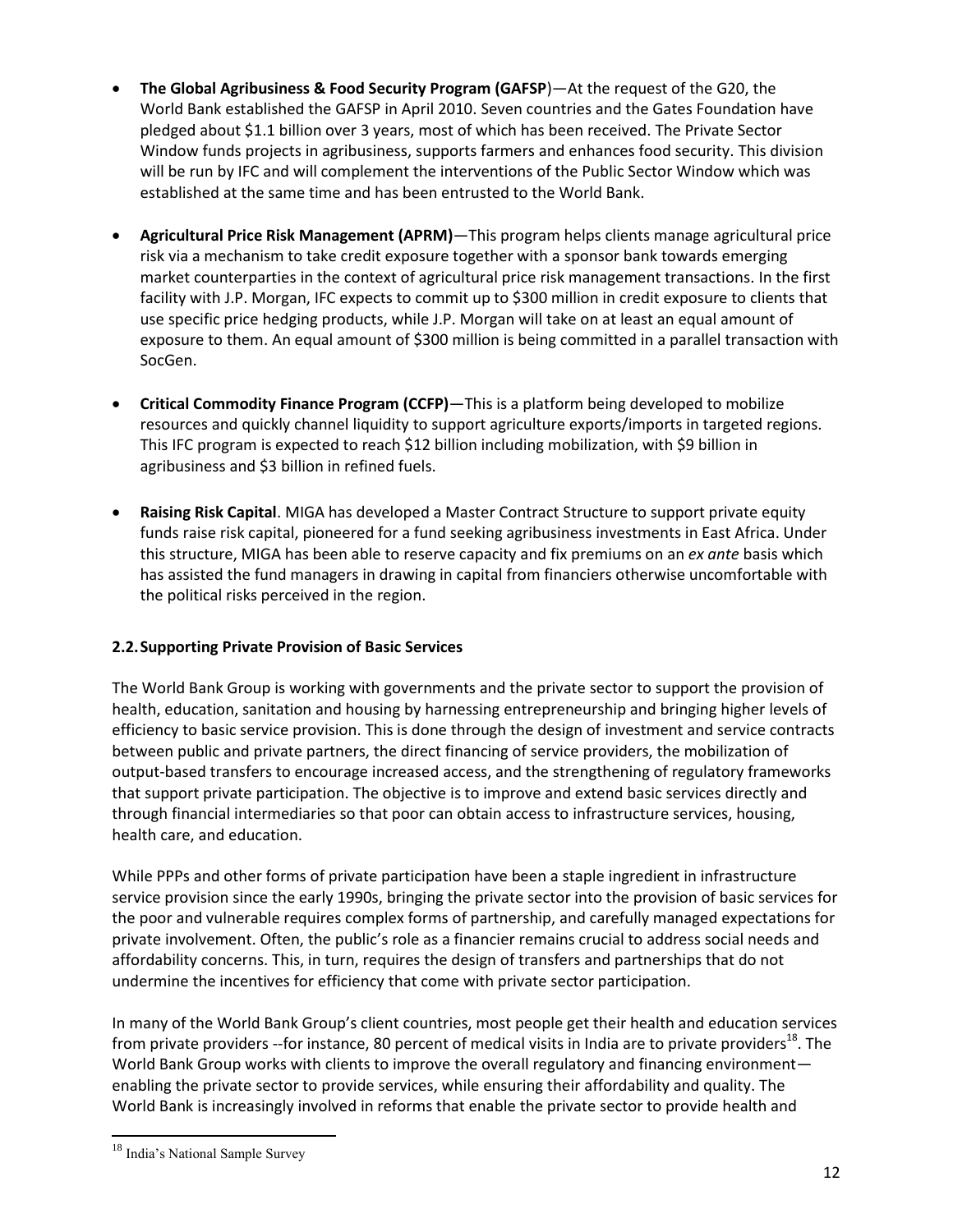education services with a focus on quality and affordability. In Pakistan, for instance, the World Bank has financed and supported the foundation *Assisted Schools* that provides basic education services to 800,000 children through private schools. The schools operate in a competitive environment in which they must meet quality standards—measured by test results—to remain in the program. The World Bank is also using private insurance expertise to provide financial protection to over 80 percent of the population in Andhra Pradesh, India; and leveraging private health insurance providers and regulation in the Czech Republic and Slovakia.

IFC is now the largest multilateral investor in private health care and education. Also, in response to the growing demand from developing countries for support in PPP design for social services, IFC's Advisory Services has grown its social sector support—particularly in health—from 5 percent of its portfolio 5 years ago to 26 percent today. Some examples of innovative PPP, advisory, and investment approaches:

- **Lesotho PPP Hospital and Health Clinic**—with support from the Global Partnership for Output Based Aid (GPOBA), the Dutch and Swedish governments and the Development Bank of Southern Africa, the Advisory Services team has designed a groundbreaking Hospital Health and Clinic PPP in Lesotho to replace the country's main public hospital. The private consortium awarded this 18-year construction and service contract has completed the new 425-bed facility that is supported by a network of refurbished urban clinics. The new hospital opened in October of 2011 and is now the main clinical training facility for all health professionals in the country. The project costs approximately \$100 million and has been financed through a combination of commercial financing by the Development Bank of Southern Africa, a government contribution, and private equity. It was awarded a grant of \$6.25 million from the GPOBA that is being used for the initial delivery of services at the new facilities.
- **Education for Employment (e4e)** IFC's program targeting youth employment, the "*e4e* initiative for Arab Youth", is a joint IFC and Islamic Development Bank initiative. The program seeks to address the mismatch between the needs of labor markets and education outcomes in the Arab World by engaging the private sector in education finance and provision. This initiative builds on and complements World Bank's work on education policy and public sector investments. The initiative focuses on vocational education and training, university training, work readiness training, improving the enabling environment for education businesses, information transparency and employment matchmaking, all with a specific engagement by the private sector.

### **2.3.Increasing Access to Finance for Micro, Small and Medium-sized Enterprises (MSMEs)**

Small businesses are critical for the economic and social development of emerging markets. They play a major role in creating jobs and generating income for low income people; they foster economic growth, social stability, and contribute to the development of a dynamic economy. The smallest and most vulnerable of businesses have long suffered from lack of access to financing, low levels of technical support and high barriers to doing business. Approximately 70 percent of micro, small and medium enterprises (MSME) have insufficient or no formal credit, leaving a gap of about \$2.1–2.5 trillion in MSME credit.<sup>19</sup> Access to payments, deposit, insurance and other financial services can be constrained, in particular for the majority of enterprises that are micro in scale.

While the World Bank Group has long served as the host to the global knowledge center for microfinance, the Consultative Group to Assist the Poor (CGAP), the World Bank Group itself also addresses market failures through supporting policy and legal reforms, the development of financial infrastructure that underpins a safe expansion in access to finance, providing guarantees and lines of

l

<sup>&</sup>lt;sup>19</sup> IFC and McKinsey & Company (2010) *Two Trillion and Counting: Assessing the credit gap for micro, small and mediumsized enterprises in the developing world*, page 1.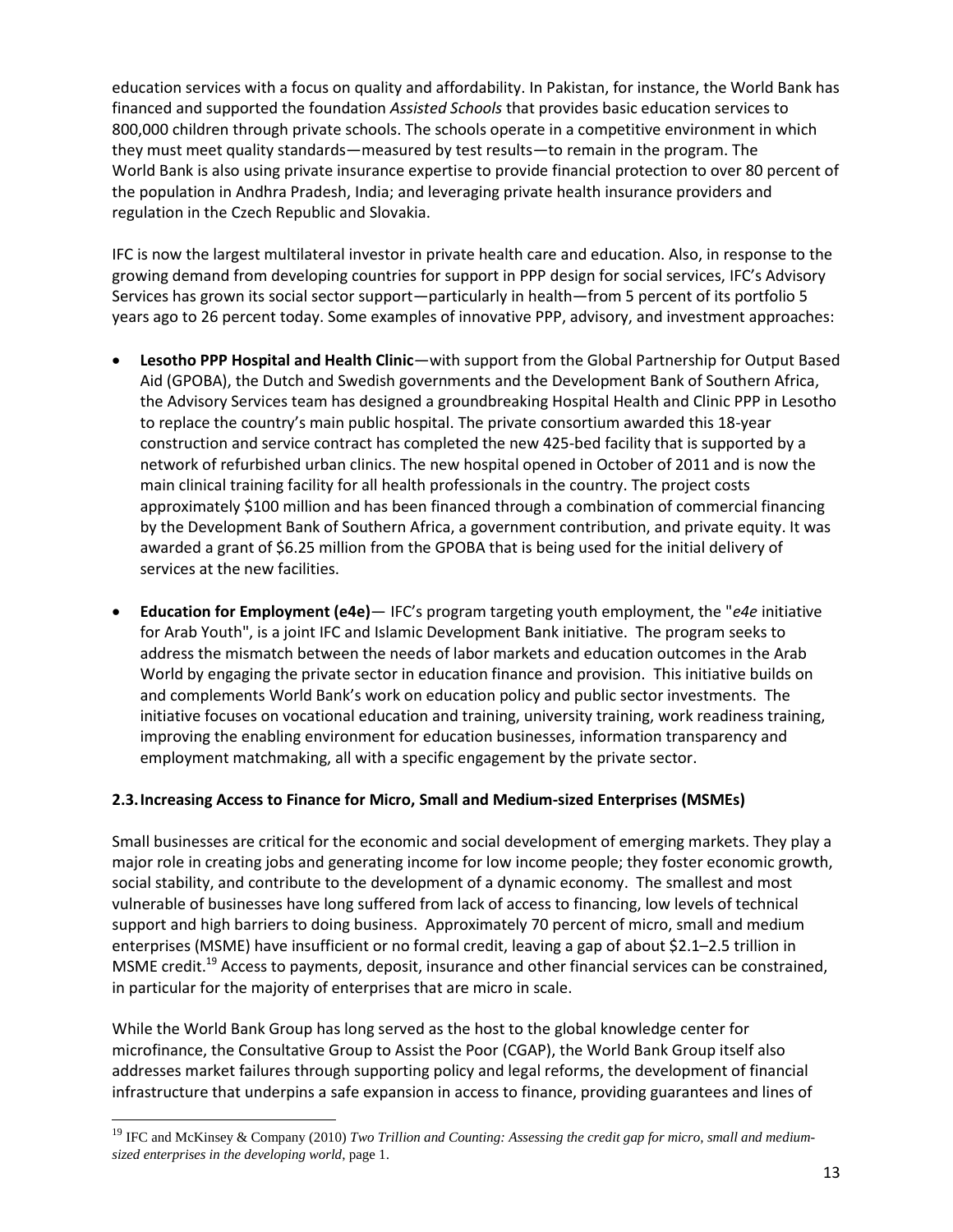credit to progressive apex lending institutions, establishing global benchmarks and providing advisory services to streamline procedures for starting and running businesses—procedures which disproportionately affect small and micro-enterprises. It also provides credit enhancements such as the World Bank's Partial Credit Guarantees and MIGA's risk coverage to financial intermediaries to add liquidity, lower interest rates and lengthen the tenors of loans. The World Bank Group also supports the development of credit bureaus and collateral registries, strengthening micro-finance institutions, and supports mobile banking and SME lending. A variety of IFC and World Bank programs and credit enhancements provide debt, equity and financing to fund operations of financial intermediaries. IFC works through its network of over 800 Financial Markets clients, and their 30,000 direct outlets, as well as their mobile banking networks to reach the poor and under-served. Together, this support reduces costs and promotes efficiency so that businesses can access financial services and banks can reach the poor with smaller transactions that are still profitable.

- **Investment Services for SMEs**—The World Bank Group uses both investments and technical assistance to support financial intermediaries' outreach to the MSME sector more effectively and efficiently. Investments made in financial intermediaries focusing on MSME lending have included equity investments, loans, revolving credit lines, and risk mitigation facilities. As of June 2011, IFC was working across 92 countries globally and had committed a total of \$11.0 billion to SME finance. Innovating against this background of support, the **IFC SME Ventures Program** has launched private equity funds which target smaller SMEs in five IDA countries, four of which are Fragile. Similarly, the World Bank provides funding for SME lending across a wide range of countries, with an outstanding active loan portfolio of over \$3.5 billion. This lending portfolio supports a wide range of instruments to increase outreach to SMEs and catalyzes important policy reforms around financial inclusion.
- **Advisory Services for SMEs**—On the advisory side, IFC provides a menu of advisory services for developing a value proposition for entering and operating profitably in the SME market, including advice on strategy, SME program design, segmentation, marketing and distribution channels, product development, risk management, information technology, and human resources. In 2011 IFC's Global SME Banking Advisory Services Program comprised 59 project spanning 38 countries with a total of \$41.4 million in funds managed by IFC. Approximately 81 percent of these projects were in IDA countries, with 16 percent in conflict-affected or fragile states. The World Bank is also working with IFC in support of advisory programs – such as the recently established Arab World Initiative MSME Technical Assistance program in the Middle East.

IFC and the World Bank have been designated as implementing partners and expert technical advisors to the G20 Global Partnership for Financial Inclusion (GPFI). Among other activities under this program, IFC supported the SME Finance Challenge, a competition to identify models that enable access to finance for SMEs, and established a fund for winners of the challenge.

**The development of Global Standards** for Payments Systems, Government Payments, and Remittances by the World Bank, with accompanying technical assistance for governments and regulators, has led to payments systems reforms in over 100 countries worldwide. The World Bank is also developing guidance frameworks for impact assessments of SME Finance Policy and Programs, and for Financial Consumer Protection.

 **Political Risk Guarantee Micro-lending**—MIGA is providing guarantees to financial services companies that focus on small and very small businesses. One such recent example is the work that MIGA has been doing with Germany's ProCredit Group ("PCH"), which is a provider of finance to 750,000 small enterprises and lower income savers in Africa, Eastern Europe and Latin America who previously had limited access to formal financial services. MIGA has issued close to \$300 million in guarantees to help ProCredit manage its risk in 17 different countries and thereby free up equity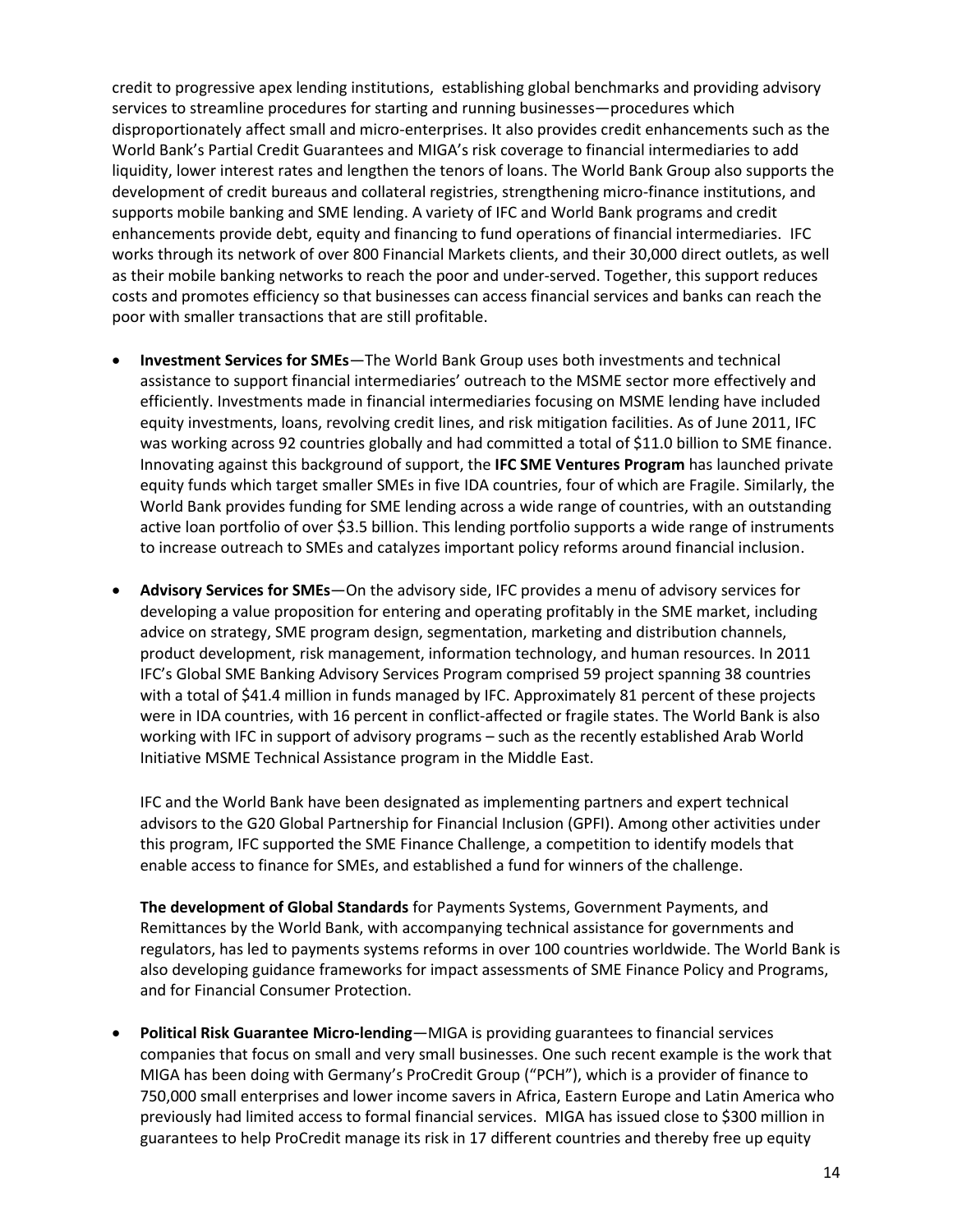that had been tied up for capital adequacy purposes. This has allowed ProCredit to inject these funds into its subsidiary banks which then have increased their local lending activities. The recently established IFC/MIGA Business Development Unit, which was created to cross-market to prospective clients, brought ProCredit and MIGA together for the first time.

- **Credit Reporting Systems**—The World Bank Group is an international leader in the development of credit reporting systems, providing support in over 60 emerging countries worldwide. Interventions in credit reporting include legal and regulatory support to develop an environment conducive to sharing credit information; advisory support for the development of new credit-information sharing systems; and support for the development of value-added services in markets with more mature credit-information sharing systems. IFC and the World Bank work jointly through the their Investment Climate advisory services and Financial Inclusion Practice to foster the use of moveable assets—such as equipment, accounts receivable, inventory, and crops as collateral in exchange for loans.
- **Mobile Banking**—The rapid development of electronic money systems through mobile banking is creating unprecedented opportunities for the poor to have access to retail banking services, including payment services, savings, insurance and microloans for personal or entrepreneurial use. The World Bank Group is committed to achieving wider and more affordable financial inclusion by leveraging these services. The World Bank offers support to governments for developing enabling legal and regulatory environment for mobile banking, and builds the payments systems and financial infrastructure that enables the expansion of mobile banking. IFC has invested with seven dedicated payment service providers in 6 countries. Through its advisory services, IFC supports 17 bank and non-bank financial institutions in providing retail payments and other financial services leveraging electronic channels such as cards and mobile phones. This across-the-spectrum support is being pioneered in Nepal, Indonesia, Lao PDR, and the Pacific island nations. Similarly the World Bank has been supporting Mobile Banking operations (such as in the Maldives) in conjunction with CGAP.

### **2.4.Inclusive Business Models and Women in Business**

**Inclusive business models** are enabling the private sector to play an active role in providing affordable goods and services as well as income generation opportunities to people at the base of the economic pyramid in commercially viable, scalable ways. Companies with inclusive business models integrate the poor into their value chains as customers, distributors or suppliers. IFC has a significant number of clients pioneering inclusive business models in all regions and in key strategic sectors: telecommunications and infrastructure, health and education, agribusiness and financial services. During FY11, IFC invested in 67 inclusive business projects amounting to more than \$800 million in commitment volume.

- *Jain Irrigation Systems Ltd in India:* For its irrigation products, JISL's customers are lower income farmers who increase their productivity by adopting drip and sprinkler irrigation systems – a method that is more affordable and more efficient than traditional flood irrigation practices. With IFC's assistance, JISL provides access to extension services and quality agricultural inputs, to further increase farmer productivity and income. Finally, JISL facilitates access to credit to farmers through local financial institutions.
- *Grupo Martins in Brazil* had to build a large distribution infrastructure (warehouses, trucking fleet, on-line and phone sales systems) to meet the purchasing needs of more than 300,000 micro and small retail shops in their value chain, that in turn serve millions of low income customers throughout the country – in frontier regions, urban slums and remote rural outposts. Martins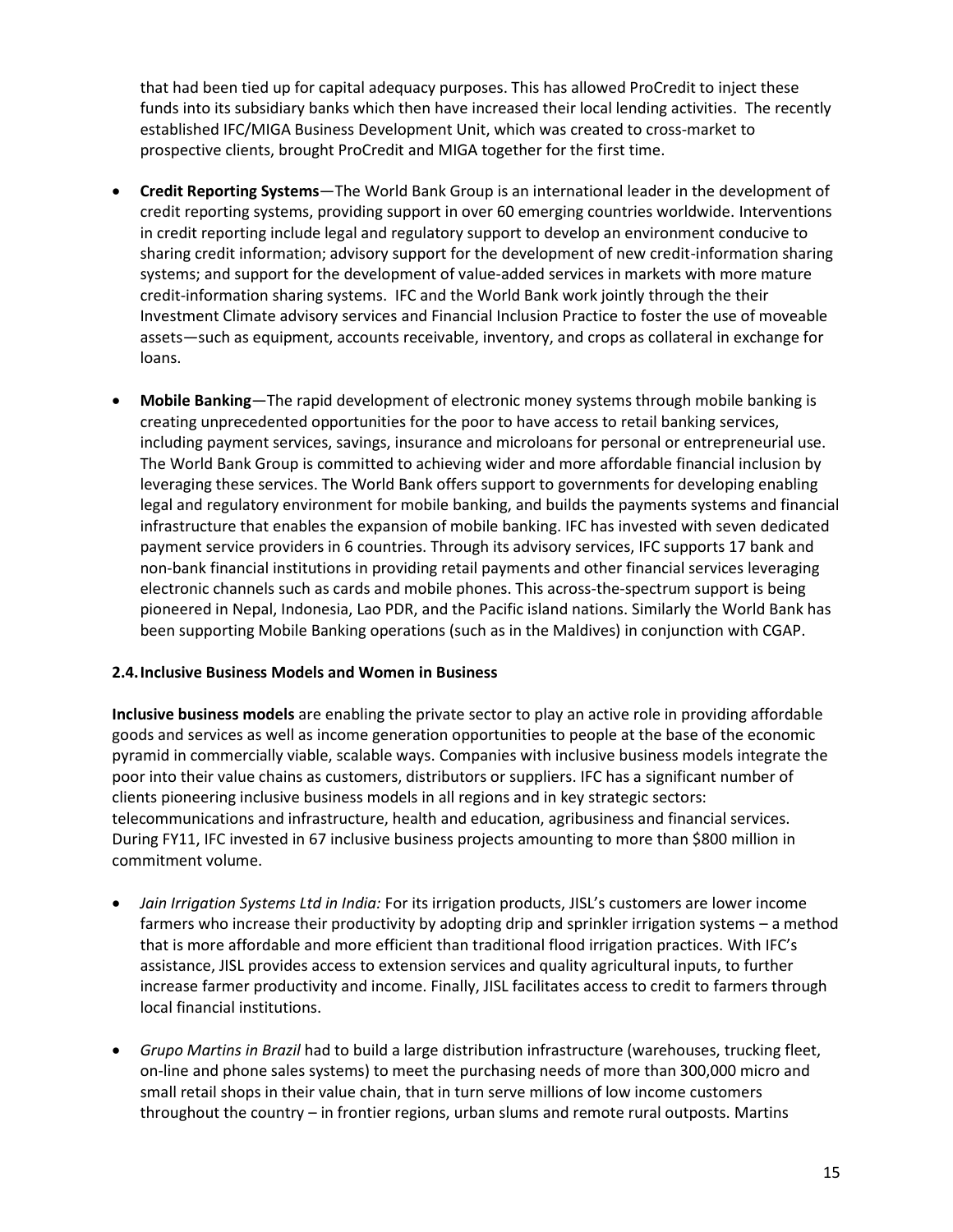created a financial arm, Tribanco, to provide credit and management skills training to over 150,000 of their retail clients.

**Women in Business – Engendering SME Activity**—The financial power of women is expanding at a faster rate today than at any other time in history. Across developing countries, it is estimated that women own 30 to 37 percent of all small and medium enterprises—8 to 10 million businesses.<sup>20</sup> The Women in Business Initiative, established under the World Bank Group Gender Action Plan, aims to promote opportunities for women across IFC's investment and advisory services by increasing access to finance and markets for women entrepreneurs; reducing gender-based barriers in the business environment; and creating business opportunities to promote improved working conditions. Given the preponderance of women-owned SMEs, this investment is increasingly recognized as good business and good economics. By the end of FY11, IFC's Investment Services provided \$113 million to commercial banks which disbursed \$86 million to 2,200 women-owned SMEs and trained 3,000 women entrepreneurs. The World Bank and IFC jointly developed a methodology for gender mainstreaming in key regulatory reforms affecting women.

# **3. Promoting Global Collective Action and Providing Cooperative Models**

Not all development challenges can be addressed at the level of a transaction, a local market or within national borders. Over the past decade, the World Bank Group has been at the forefront of designing and managing initiatives to address global development challenges, such as fighting communicable diseases, combating the effects of climate change, and building food security. These initiatives have brought together diverse external actors, as well as units from across the World Bank Group, and they have demonstrated that cooperation among traditional and new development partners can catalyze more benefits along with a constructive sharing of responsibilities. They have often employed innovative financing mechanisms.

IFC leverages the private sector in global collective action by helping set and implement global standards and programs for private enterprises that support broader societal goals—Equator Principles, responsible finance, environmental and social standards, climate change mitigation and adaptation and transparency (e.g. Extractive Industries Transparency Initiative).

### **3.1.Collective Action for Development**

The World Bank Group has established the International Finance Facility for Immunization (IFFIm), the pilot Advance Market Commitment for pneumococcal vaccines, the Climate Investment Funds (CIFs) and the Adaptation Fund.

Some of the key benefits of these initiatives is that they have helped generate additional development funds by tapping new sources and engaging new partners, such as emerging donors and the private sector. They have also provided new ways for traditional donors to contribute, for example, in the form of legally binding grant commitments, or loans featuring varying levels of concessionality. In addition, by "packaging" available financial instruments in innovative ways, they have helped to provide customized solutions to address developing country challenges, increasing the likelihood of better results. Finally, by pooling funds, they have offered significant economies of scale and scope, with attendant benefits in terms of outreach, impact and sharing of knowledge and ideas among partners.

 The **International Finance Facility for Immunization (IFFIm)** "frontloads" financing needed for immunization programs in the poorest countries. IFFIm issues bonds backed by legally binding, longterm, donor commitments (from nine sovereign donors), thereby making more money available

 $\overline{\phantom{a}}$ 

<sup>20</sup> IFC Issue Brief (19 September 2011) *Women and Business*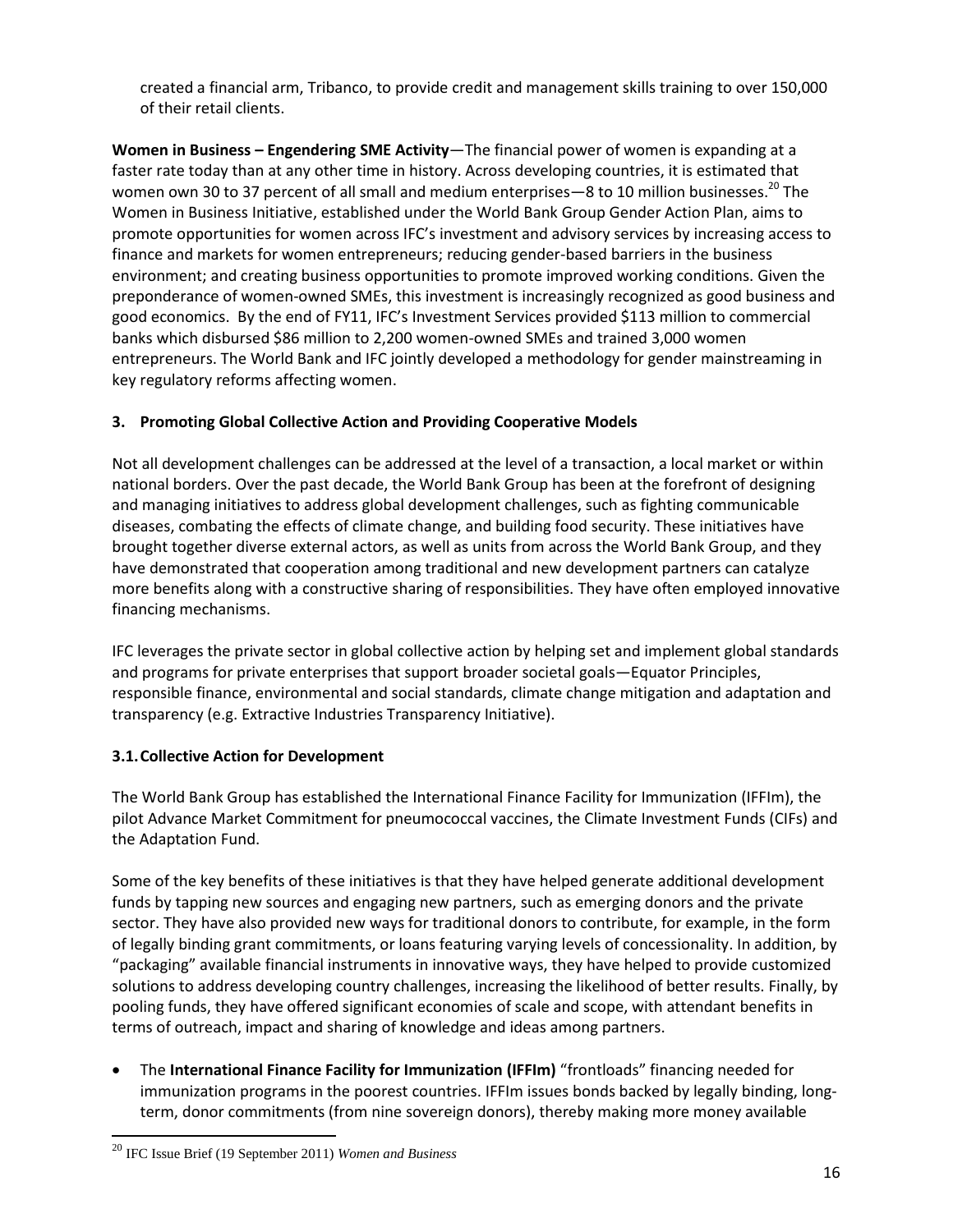now—\$3.6 billion to date—for vaccine purchase and delivery. It is estimated that this funding will help prevent about 5 million children from dying between 2006 and 2015, and another 5 million adult lives thereafter. The World Bank helped design IFFIm and serves as its treasury manager.

 The **pilot Advance Market Commitment is a "pull" mechanism** designed to incentivize private sector pharmaceutical companies to produce and sell vaccines for markets in which they would otherwise not enter, by guaranteeing a minimum level of demand and a stable product price for a set period of time. Long-term donor commitments of \$1.5 billion (from the Governments of Italy, the United Kingdom, Canada, the Russian Federation, Norway as well as the Bill and Melinda Gates Foundation) are used to finance incremental costs of vaccine production for developing countries. The World Bank helped design the Advance Market Commitment, took donor risk on its own balance sheet, and provides financial management services. IDA Resource Mobilization Department plays a coordinating role but many other Bank units, including from the Finance Complex and the Human Development Network, are closely involved. By 2020, Commitment funds are expected to have immunized nearly 700 million children and prevented about 2.8 million deaths.

### **3.2.Climate Change, Global Action and the Private Sector**

Addressing climate change requires unprecedented global cooperation across borders. The World Bank Group has been a leader in this area since the inception of Carbon Finance mechanisms. The first Carbon Funds were established in the World Bank in 1999. The funds have grown from \$145 million in 2000 to over \$2.3 billion today. In 2005, the Group of Eight asked the World Bank to develop a plan for more investments in [clean energy](http://go.worldbank.org/7W3DZHKNF0) in the developing world, in cooperation with other international financial institutions. The resulting **[Clean Energy Investment Framework](http://siteresources.worldbank.org/DEVCOMMINT/Documentation/21289621/DC2007-0002%28E%29-CleanEnergy.pdf)** identified the scale of investment needed for countries to access energy, especially in Africa; to help their transition to a lower carbon development path; and to adapt to climate variability and change.

At the request of the Development Committee in 2007, the World Bank Group embarked on a comprehensive strategy to help address climate challenges and launched extensive global consultations. The consultations resulted in [a strategic framework on development and climate](http://climatechange.worldbank.org/overview/strategic-framework)  [change](http://climatechange.worldbank.org/overview/strategic-framework) that takes a demand-based approach to identifying and tapping new business opportunities for developing countries and helping them cope with new risks. Joint initiatives include: i) the Global Index Insurance Facility to help develop effective and sustainable markets for index-based weather and catastrophic risk insurance to foster sustainable agricultural development; ii) Climate Technology Funds, where the WB acts as trustee and IFC as the implementing agency, to scale up investments in low carbon technology; and iii) efforts to establish a framework for sustainable development of the palm oil industry.

- In the climate finance space, the **Climate Investment Funds** (CIFs), designed to help developing countries pilot low-emissions and climate-resilient development, have successfully pooled different sources of funding to share risk among investors, lowering the overall cost of borrowing for recipients. The World Bank played a key role in putting together the CIFs and serves as trustee, implementing agency, and Secretariat. The CIFs are comprised of the Clean Technology Fund (CTF) and the Strategic Climate Fund (SCF). Beyond the CTF, IFC expects its climate change-related investments will reach at least 20 percent of its annual long-term finance and at least 10 percent of its annual Trade and Supply Chain commitments by FY15.
- The **Adaptation Fund** (AF) was established under the Kyoto Protocol and is financed predominantly by an international revenue source: two percent of Certified Emission Reductions (CERS) issued under the Clean Development Mechanism. The World Bank manages the sale of CERs and also the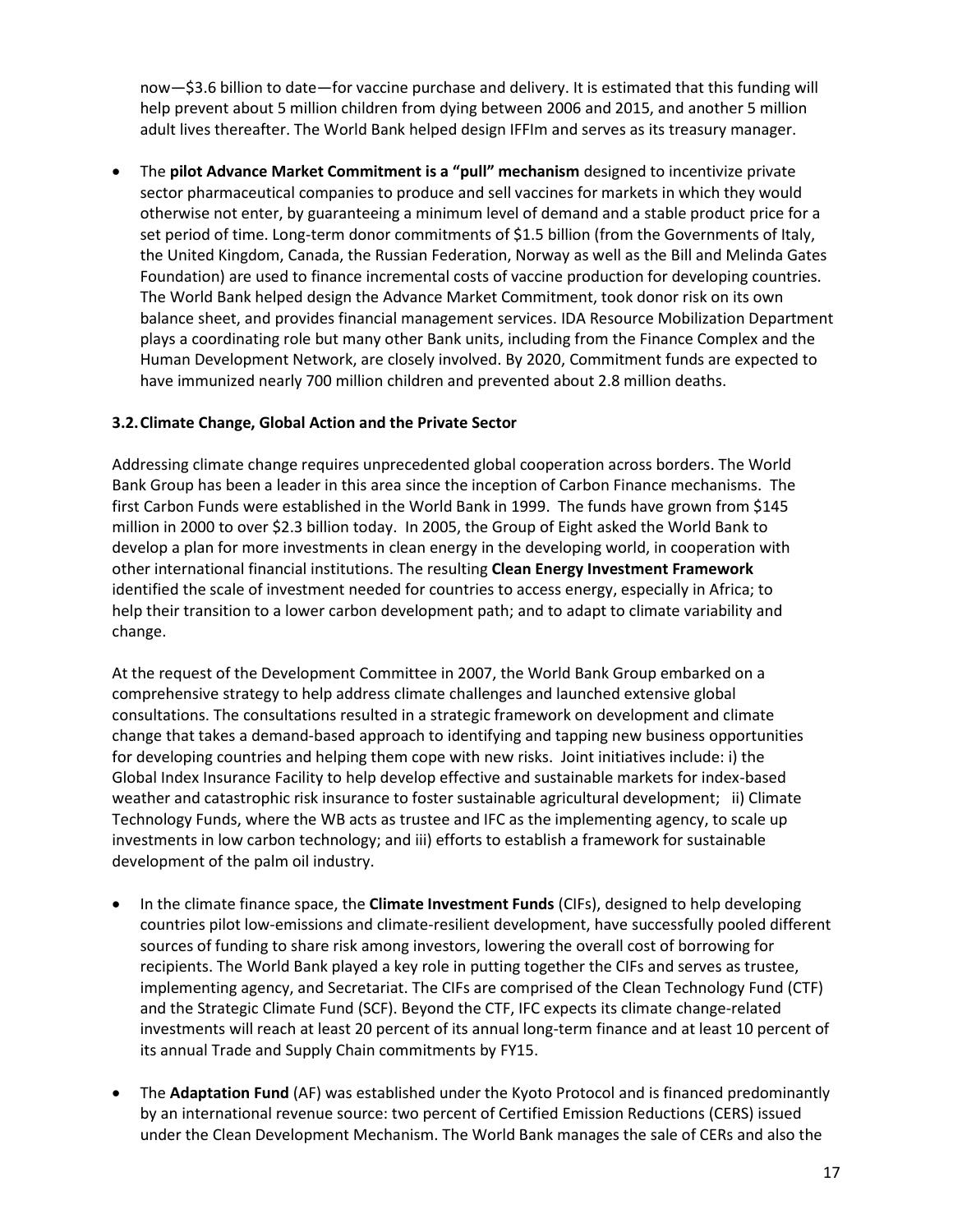Fund itself, and is the trustee. The AF has a governance structure with an overall majority of developing countries, including special seats for country groups that are recognized as particularly vulnerable to climate change. The size of the fund, which will depend on the value and volume of CERs, is expected to be in the range of \$300 to 400 million, including CER proceeds as well as funding from other sources.

As an example of how the World Bank Group leverages the private sector to address other global environmental goods, the World Bank is supporting a **Global Partnerships on Oceans** that aims to facilitate business models that value the health of this global public good, and thus can help make ocean conservation a bankable investment for the private sector. An example is the **Alliance for Responsible Fisheries (AllFish)**. AllFish was established in 2009 with a \$1.1 million grant from the Development Grant Facility as a PPP between the seafood industry (represented by the International Coalition of Fisheries Associations), the World Bank, GEF and FAO. The partnership is assisting the fishing industry and civil society to strengthen sector governance, particularly by introducing traceability into value chains to help reduce illegal fishing.

### **3.3.Third Party Investors and Philanthropists - Leveraging Non-traditional Investors**

IFC offers a broad range of products and services for bringing in finance from other investors, from the traditional loan syndications to newer structures such as the AMC, special crisis initiatives, and innovative syndications with participation of emerging market banks, official finance institutions, and insurance companies. The examples below feature programs to leverage non-traditional investors such as third party investors and Philanthropists.

**Asset Management Company (AMC)**—A wholly owned subsidiary of IFC created in 2009, mobilizes and manages third-party commitments in the form of private funds for investment in developing and frontier markets. AMC raises funds from institutional investors who are looking to increase their exposure to emerging markets, and invests alongside IFC, helping IFC achieve one of its core development mandates – mobilizing additional capital resources for investment in productive private enterprise in developing countries – and also enhancing IFC's own development impact by increasing both the size and number of investments IFC can transact. As of end FY11, AMC had approximately \$4.1 billion in assets under management, in three funds:

- **IFC Capitalization Fund** (comprised of an Equity Fund and a Subordinated Debt Fund, collectively called the "**Cap Fund**") is a \$3 billion investment fund established by IFC and the Japan Bank for International Cooperation in February 2009, focused on making equity investments in, and subordinated loans to, private commercial banks. The Cap Fund aims to support banks considered vital to the financial system of an emerging market country. Since inception, the Cap Fund has committed \$1.2 billion in 15 projects.
- The **Africa Capitalization Fund ("AfCap Fund")** invests in equity investments in banking institutions in Africa. The AfCap Fund invests alongside the IFC Cap Fund or, in cases where the investments do not qualify for the IFC Cap Fund, alongside IFC. The target size for the AfCap Fund is up to \$200 million and it has currently raised \$145.5 million from multilateral and development finance institutions.
- **IFC African, Latin American and Caribbean Fund ("ALAC Fund")** is a \$1 billion fund that has commitments from six sovereign and pension investors and IFC. The ALAC Fund was launched in April 2010 and is focused on making equity and equity-related investments in Sub-Saharan Africa, Latin America and the Caribbean. Since inception, the ALAC Fund has committed \$339 million in 11 projects of which \$141 million, about 42 percent in IDA countries.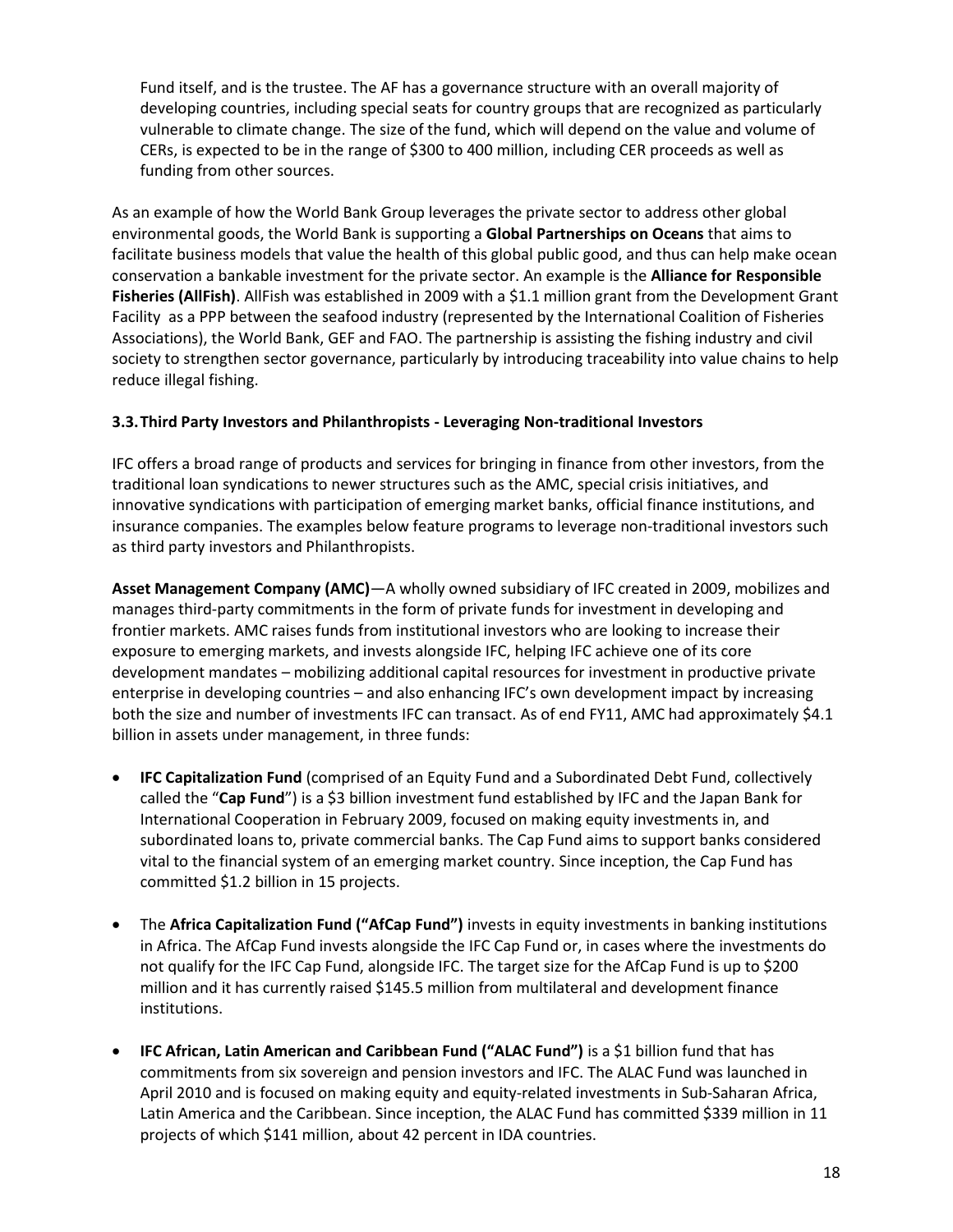**Philanthropists**—The World Bank Group recognizes that one of the central characteristics of today's global scenario is the growing role of philanthropists as important actors pursuing social, economic, and political change around the world. While foundations give significantly less than traditional donors, their prominence has grown in recent years in step with their rising resources. In response to this trend, IFC has established a central coordination function to convene philanthropists to work on issues of common interest, drive strategic partnerships, and increase investments in private sector development among these actors. Since 2006, IFC has forged more than a dozen strategic knowledge and funding partnerships across the globe, totaling more than \$60 million in contributions to Advisory Services.

An example of this sort of cooperation is the partnership between the Bill & Melinda Gates Foundation and IFC to develop an innovative payments system in Bihar, India. This effort, launched in 2010, allows automated government to person (G2P) payments and improves the transparency and accountability of payments made to health workers and beneficiaries. More recently, IFC launched the *Partnership for Financial Inclusion in Africa*, a \$40 million partnership with The MasterCard Foundation that leverages CGAP and the World Bank to deliver financial services to 5.3 million unbanked people in Sub-Saharan Africa. A similar relationship between the Gates Foundation and CGAP seeks to support the expansion of micro finance services throughout the developing world.

### **4. Corporate Integrity and Strategic Value Addition**

The World Bank Group engages with client governments and firms to encourage sound governance standards, as well as reputable, ethical and transparent operations. While World Bank is now supporting the development of industry-wide standards, IFC and MIGA work with companies to help maximize their positive impact on societies. This is done through such mechanisms as environmental and social performance standards, and via community engagement, sustainable practices, effective philanthropy, and inclusive business operations. These initiatives are referred to as Corporate Integrity and Strategic Value Addition.

### **4.1.Corporate Integrity & Governance**

The World Bank Group strives to be at the forefront of promoting business integrity and preventing fraud and corruption in their work in order to achieve their goal of promoting a sustainable private sector in developing countries. To this end, the World Bank Group has developed specific risk management procedures for investment and guarantee operations. In addition, IFC also provides guidance to clients and businesses through its advisory product designed to enhance corporate governance performance of companies, and through its focus on instilling integrity in small and medium sized enterprises.

The World Bank Group supports transparency and promotes good governance through a variety of instruments, including the **Extractive Industries Transparency Initiative** (EITI) and the **Construction Sector Transparency Initiative** (CoST). EITI is a global standard that promotes revenue transparency by monitoring and reconciling company payments and government revenues in the extractive industries at the country level. CoST's aim is to enhance the accountability of procuring bodies and construction companies—by disclosing material project information on a selection of construction projects—for the cost and quality of public-sector construction projects.

As part of their risk management, IFC and MIGA each apply their own integrity due diligence frameworks to identify and assess potential risks associated with unethical behaviors or illegal activities, such as corruption, fraud, and money laundering. MIGA and IFC conduct due diligence by examining a project's structure, assessing their client or partner's reputation, and looking into any concessions and government licensing related to the project. IFC also applies a corporate governance assessment or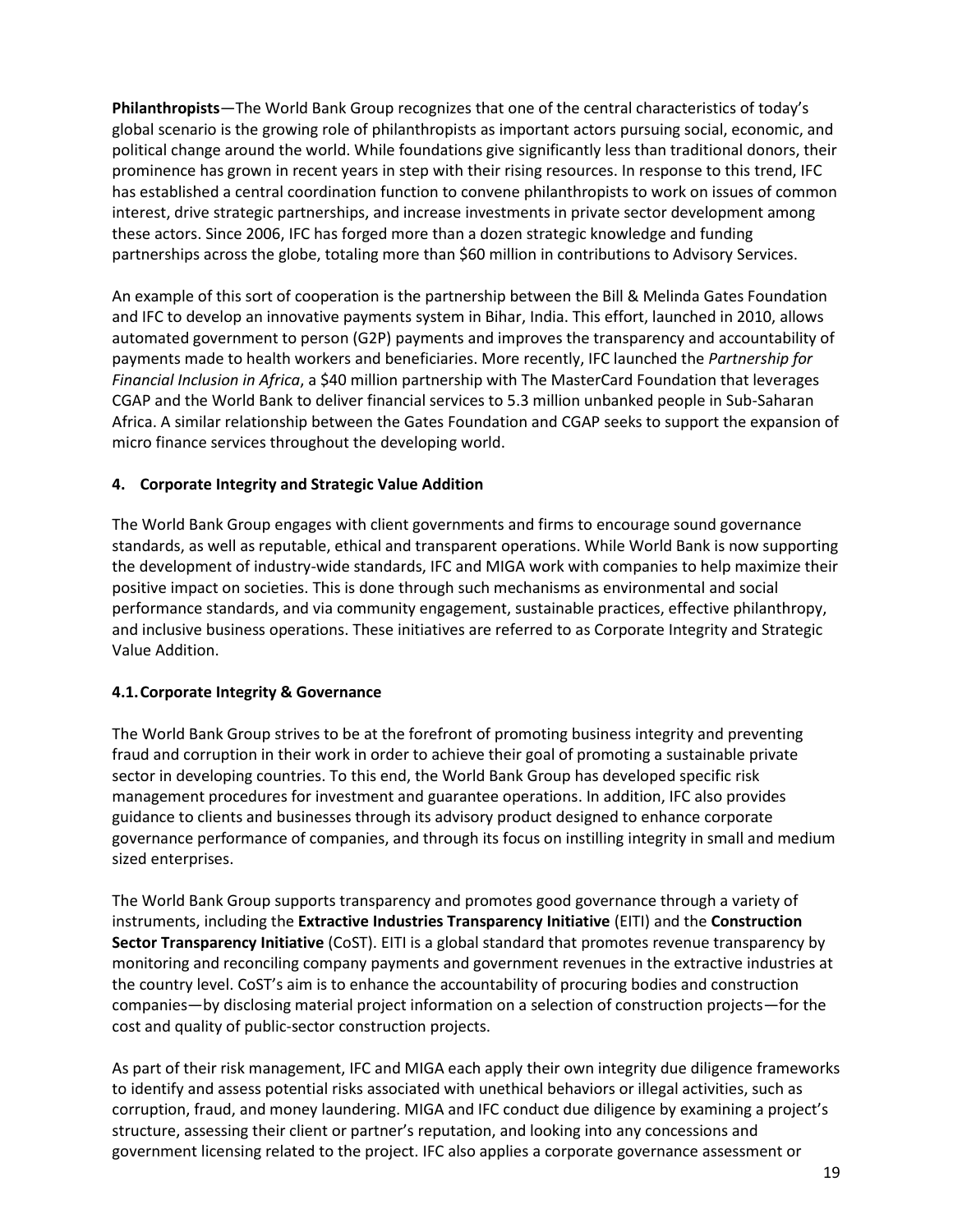review, depending on the risk profile of a project. The methodology used by IFC in such due diligence is now a common corporate governance framework among development finance institutions around the world. Both agencies conduct heightened due diligence for all investment transactions involving an intermediate jurisdiction, to satisfy themselves that the structure of the transaction is not designed to be used for tax evasion, tax abuse, or other illegitimate purposes.

### **4.2.Strategic Value Addition**

Across the globe, companies are increasingly aware that community engagement (often referred to as corporate social responsibility) and sustainable use of resources are essential for long-term profitability and shareholder value. Consumers and investors see value in companies that adopt and implement environmental, social and governance practices, and use these to create a competitive edge. Over the long run, these companies are well poised to maintain a competitive advantage, generate cost savings, and keep a good brand reputation. IFC's interventions in this area include advisory services relating to strategic community investments; farmer and SME training; environmental, social and trade standards, and resource efficiency and clean energy.

- The **Strategic Community Investment** program advises companies on strategy, capacity building of stakeholders and dissemination of knowledge on good practices on community engagement. This advice is delivered alongside IFC's investments in the extractive, infrastructure, agribusiness and forestry sectors, primarily in Africa, Latin America and Asia. IFC Advisory Services in strategic community investment complements World Bank work in community-driven development and social accountability, demonstrating private sector leadership and innovation in achieving development outcomes for the poor.
- Through **Environmental, Social, and Trade Standards** advisory services, IFC aims to reduce supply chain risks and increase market access of firms in selected sectors and agricultural commodities by helping them set, adopt and deploy internationally recognized environmental, social and trade standards. This work focuses on biodiversity-rich areas such as Indonesia, Equatorial Africa and the Amazon region.
- IFC Advisory Services on **Resource Efficiency and Clean Energy** demonstrates how measurable reductions in GHG emissions complement reduction in company operating costs related to energy and water consumption as well as promote better management of non-financial risks (e.g., blackouts). Both resource efficiency and clean energy operations are linked to the World Bank's engagements with governments on regulation for renewables and green growth policies.

# **4.3.Performance Standards and the Framework for Sustainability**

One of the ways in which the World Bank Group adds value when the private sector is engaging in developing countries is by helping to establish high-level standards, and ensuring that these are met whenever the World Bank Group is involved. A key value added by the World Bank's Partial Risk Guarantees is that the private sector projects supported by these credit enhancements observe the World Bank's social and environmental safeguard policies. Likewise, IFC and MIGA share "Performance Standards" that help clients manage and improve social and environmental performance through an outcomes-based approach appropriate to the nature and scale of the project and commensurate with the level of social and environmental risks (likelihood of harm) and impacts. Central to these requirements is a consistent approach to avoid adverse impacts on workers, communities. IFC and MIGA have deliberately harmonized their standards in these areas so that there is no "gap" between the two institutions, which has the additional advantage of simplifying procedures for clients when IFC and MIGA are both involved in a project.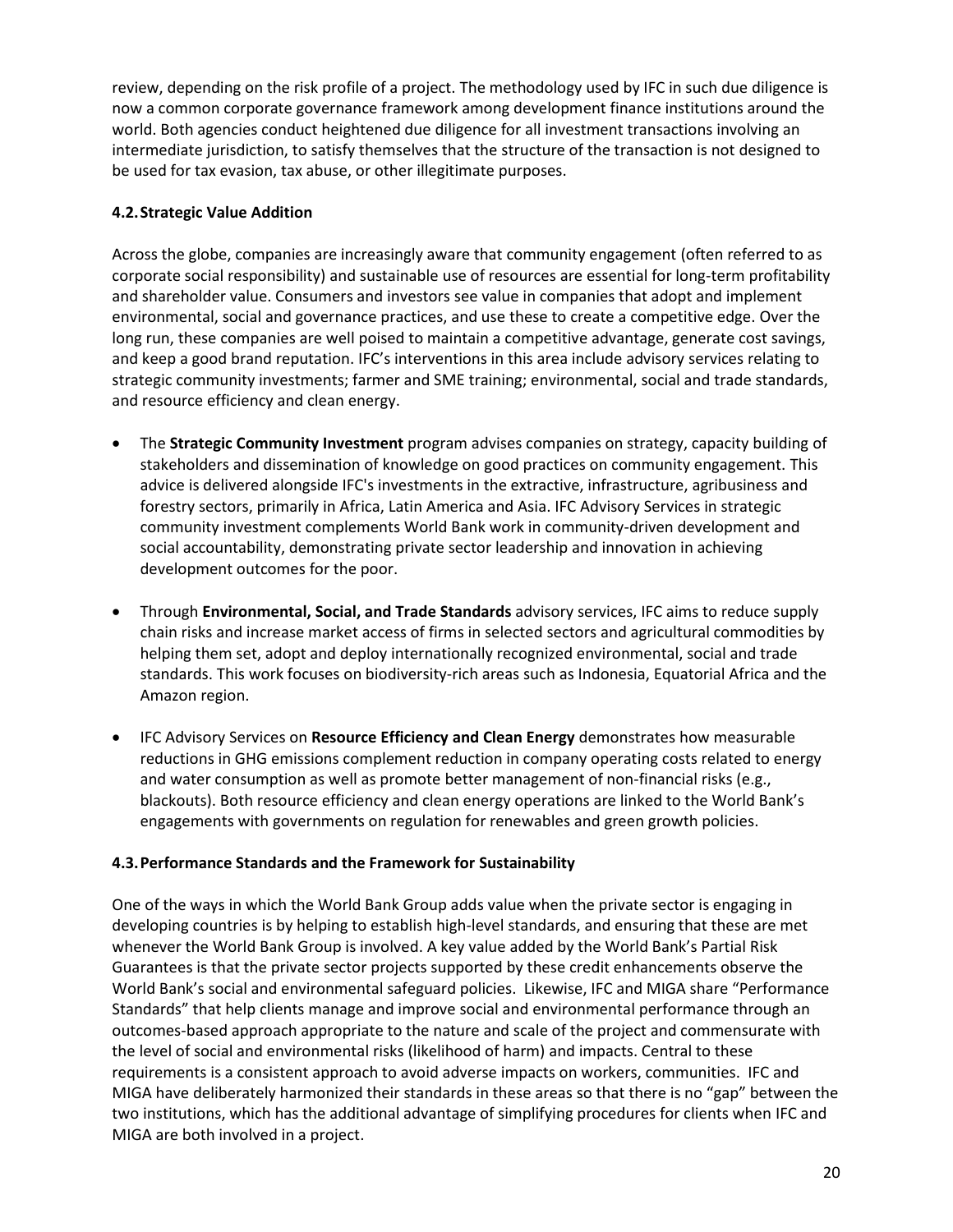Updates to the Performance Standards (Standards) effective in 2012 include new measures to enhance energy and water efficiency and target greenhouse-gas reduction, and also address human trafficking, forced evictions, and communities' access to cultural heritage, among other issues. In the five years since the Framework was adopted, the Standards have become a global benchmark for environmental and social performance used by a wide range of financial institutions and, increasingly, as a reference point for governments in their policy guidance. They are now considered to be a leading benchmark for environmental and social risk management for private sector investors, and are often essential pre-requisites for companies to raise funds, particularly from international markets.

**Equator Principles (IFC)—** The Equator Principles are a voluntary credit risk management framework for determining, assessing and managing environmental and social risk in project finance. The principles are adopted voluntarily by financial institutions and are applied where total project capital costs exceed \$10 million. Developed by private sector banks and based on IFC's Performance Standards, they are now used by 71 financial institutions worldwide.

#### **4.4.Anti Money Laundering (AML) and the Stolen Asset Recovery (StAR) Initiative.**

Although corruption has long been seen as a public sector responsibility, the private sector is both a source and a victim of corruption. Corruption undermines fair competition in terms of access to markets, regulation, and procurement opportunities. Moreover, financial crime is a major legal risk for financial institutions. The World Bank's financial market integrity service line aims to add a financial sector component to the fight against corruption. It is focused on ensuring transparency on the financial flows moving through a country's financial system. On a policy level, StAR has been pushing the international agenda on corporate transparency—highlighting the problem posed by opaque legal structures that are the hallmark of large scale corruption and promoting availability of information on those who own and control corporate bodies. These arrangements benefit other private sector development challenges such as company formation rules and institutions, prudential requirements, and the tax agenda.

Through its work with supervisory authorities, the World Bank is helping countries put in place systems to ensure its financial sector conducts proper customer due diligence. This ensures the availability of information on the background of a customer, on the source of his or her funds, on the identity of the person(s) who are actually controlling the customer. Through its various tools (assessments, policy work, technical assistance), the World Bank is building capacity in the public and private sectors to allow them to contribute to the prevention, detection and prosecution of corruption and other serious crimes. Given the range of criminal activities that have a serious negative impact on development, the World Bank is endeavoring to bring together different facets of this agenda – such as tax crime and AML, use of "follow the money" tools to tackle illegal logging and other environmental crimes.

#### **5. Managing Risk & Preparing for Crises**

Addressing risk is at the core of all financial transactions. The World Bank Group has developed a number of risk management instruments to assist governments and private sector institutions to better manage their future risks. Included among these are: (i) risk transfer products and catastrophe risk financing solutions, (ii) modernization of meteorological services, and (iii) commodity hedging. In addition, IFC is currently developing a Global Agriculture Price Risk Management Facility. Increasingly, the World Bank Group institutions are working together and employing complementary products in order to better manage risks and leverage private participation.

Recent examples of World Bank Group joint Operations include an IDA-IFC Kribi Gas to Power project in Cameroon approved by the Board in November 11 which bundled an IDA local-currency PRG for \$82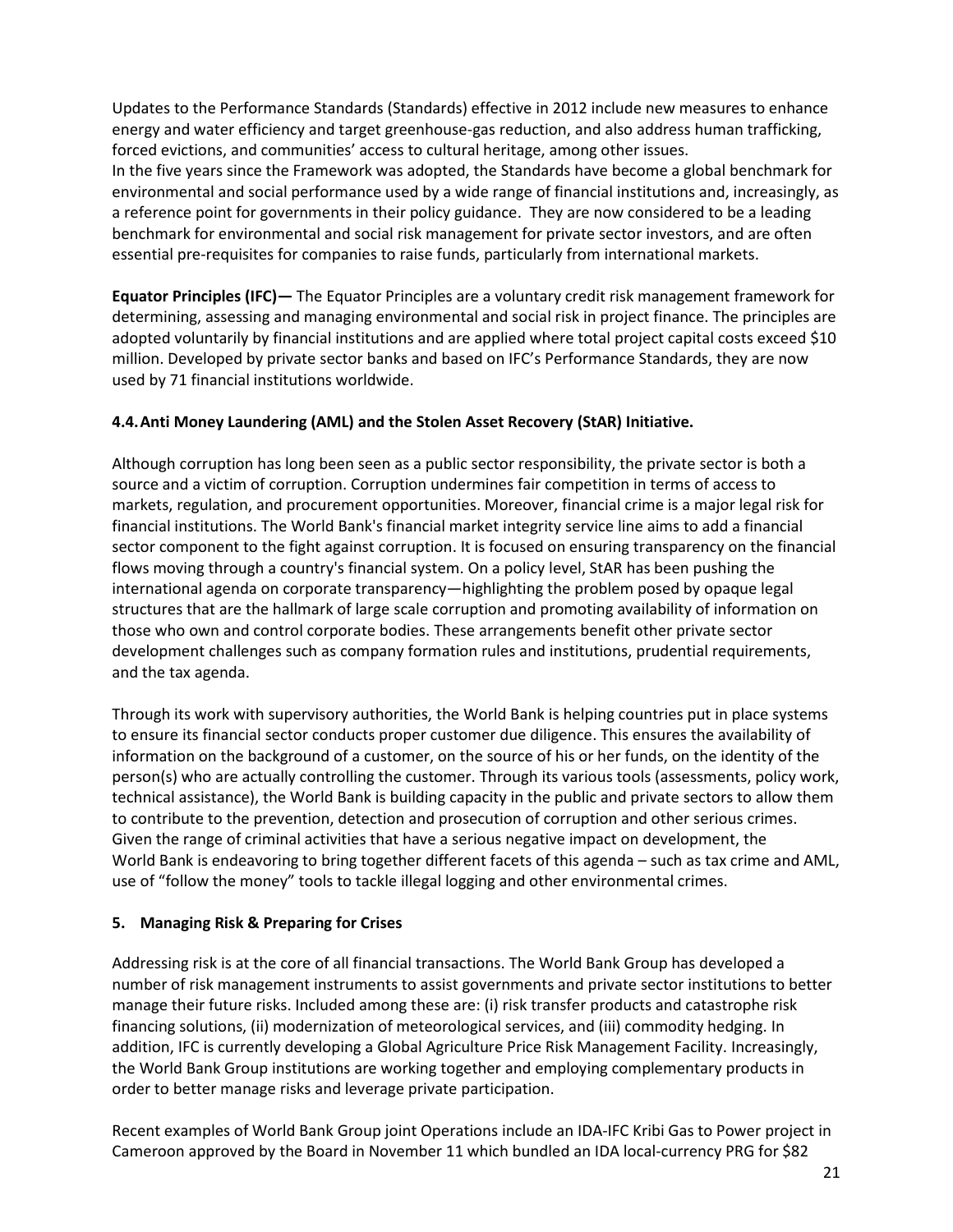million with an IFC A loan for \$86 million; and the IDA-IFC-MIGA package of support for power generation projects in Kenya recently approved by the Board that would include four IDA PRGs, 2 MIGA Guarantees and 2 A Loans from IFC. Table 1 summarizes the complementarity among the World Bank Group institution's guarantee instruments.

|                                          | <b>World Bank</b>                                                                 | <b>MIGA</b>                            | <b>IFC</b>                                            |
|------------------------------------------|-----------------------------------------------------------------------------------|----------------------------------------|-------------------------------------------------------|
| <b>Risk Coverage</b>                     | Govt./Parastatal Obligations<br>(PRG) & Govt./Parastatal Credit<br>Risk (PBG/PCG) | Political (or Non-<br>commercial) Risk | <b>Credit Risk</b>                                    |
| Type of Eligible<br>Investment for cover | Debt (International or<br>Domestic) & Letters of Credit                           | Equity & Debt (Foreign<br>only)        | Debt (International or<br>Domestic)                   |
| Pricing                                  | Uniformly priced, risk managed<br>through size of Lending<br>Programs             | Market-based                           | Market-based                                          |
| Sovereign Guarantee                      | Yes                                                                               | <b>No</b>                              | <b>No</b>                                             |
| Eligibility Criteria                     | Priority projects for the<br>Government                                           | Any Foreign Direct<br>Investment       | Private enterprises and<br>creditworthy sub-nationals |
| <b>Clients</b>                           | <b>Host Government</b>                                                            | <b>Private Sector</b>                  | <b>Private Sector</b>                                 |

**Table 1: Complementarity Among World Bank Group Guarantee Instruments**

#### **5.1.Political Risk and Leverage from World Bank Guarantees and Insurance**

The World Bank Group helps address political risk for investors through the political risk insurance of MIGA and the Partial Risk Guarantees (PRGs) of the World Bank. PRGs support private sector projects by covering debt service default caused by government non-performance of its contractual obligations to a specific investment project while MIGA's political risk insurance covers currency inconvertibility and transfer restriction, war and civil disturbance, expropriation, Breach of Contract, and non-honoring of sovereign financial obligations. Across the history of PRGs, \$3 billion have leveraged \$27 billion in project finance. This fiscal year, the World Bank expects to issue 7 Partial Risk Guarantees.

MIGA's book of guarantees is underwritten by approximately \$1 billion of the Agency's operating capital. This capital is very effectively leveraged: currently, approximately \$412 million of the available operating capital is being used to support MIGA's net outstanding portfolio of approximately \$5.6 billion. This means that every \$1 of shareholders' capital is being leveraged to support close to \$14 of guaranteed FDI into developing countries on MIGA's books. When this figure is adjusted to account for the full amount of coverage that MIGA provides, including that which the Agency reinsures with other PRI providers, the total amount of FDI supported by every \$1 of MIGA's capital increases to \$23.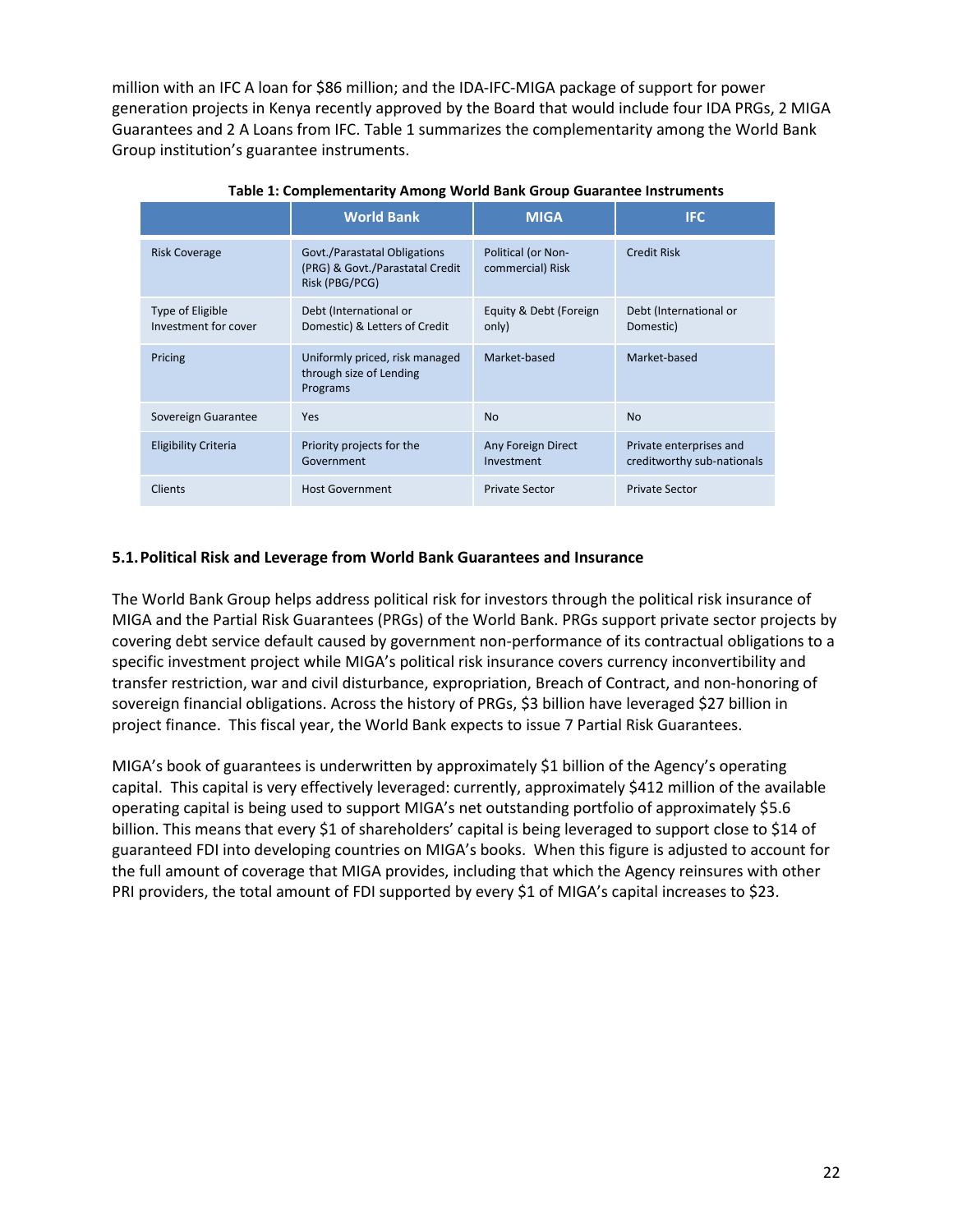

Below are two innovative approaches that MIGA is using to further leverage the private sector and manage risk:

- **Short-Term Guarantee for Investment Feasibility***—*MIGA has helped a prospective investor address project uncertainty by providing short-term coverage for a project feasibility study. In FY11, MIGA issued a three-year guarantee of \$207 million to a mining company's initial equity investment in the Indonesian Weda Bay Nickel Project. This covers the engineering and feasibility studies necessary to conclude a bankable proposal for the operation of a nickel-cobalt mine and processing plant on Halmahera Island. The deposit would allow Indonesia to become one of the world's major nickel producers.
- **Guarantee for Capital Market Transactions—**A recent and innovative use of a risk management instrument is a \$99 million guarantee that MIGA issued in 2011 supporting a US dollar crosscurrency swap arrangement between Standard Bank Plc (SB) and the government of Senegal. The guarantee provides coverage against a failure by the government to honor its obligation to make requisite payments under the swap. The proceeds of the Eurobond will be used to finance new infrastructure projects as well as to redeem a \$200 million bond.

#### **5.2.Disaster Risk Financing and Insurance**

The World Bank's newly established Disaster Risk Financing and Insurance (DRFI) program builds on several global trends, including increased severity and/or frequency of weather-related natural disasters in the context of climate change; and growing concentration of assets and population at risk, particularly in developing countries. The DRFI program aims to help developing countries increase their financial resilience against natural disasters through innovative financial solutions that leverage the private reinsurance and capital markets. Disaster risk financing and insurance solutions require expertise in disaster risk management, financial and private sectors, and public finance. To address those multidisciplinary challenges, the DRFI program is a joint effort between various departments within the World Bank. The DRFI program has four major product lines:

 **Sovereign disaster risk financing.** National disaster risk financing and insurance strategies are designed, to provide the governments with immediate access to liquidity post-disaster. For example, the Caribbean Catastrophe Risk Insurance Facility (CCRIF), established with the help of the World Bank, leverages the private reinsurance market to offer the 15 Caribbean islands catastrophe (parametric) risk insurance.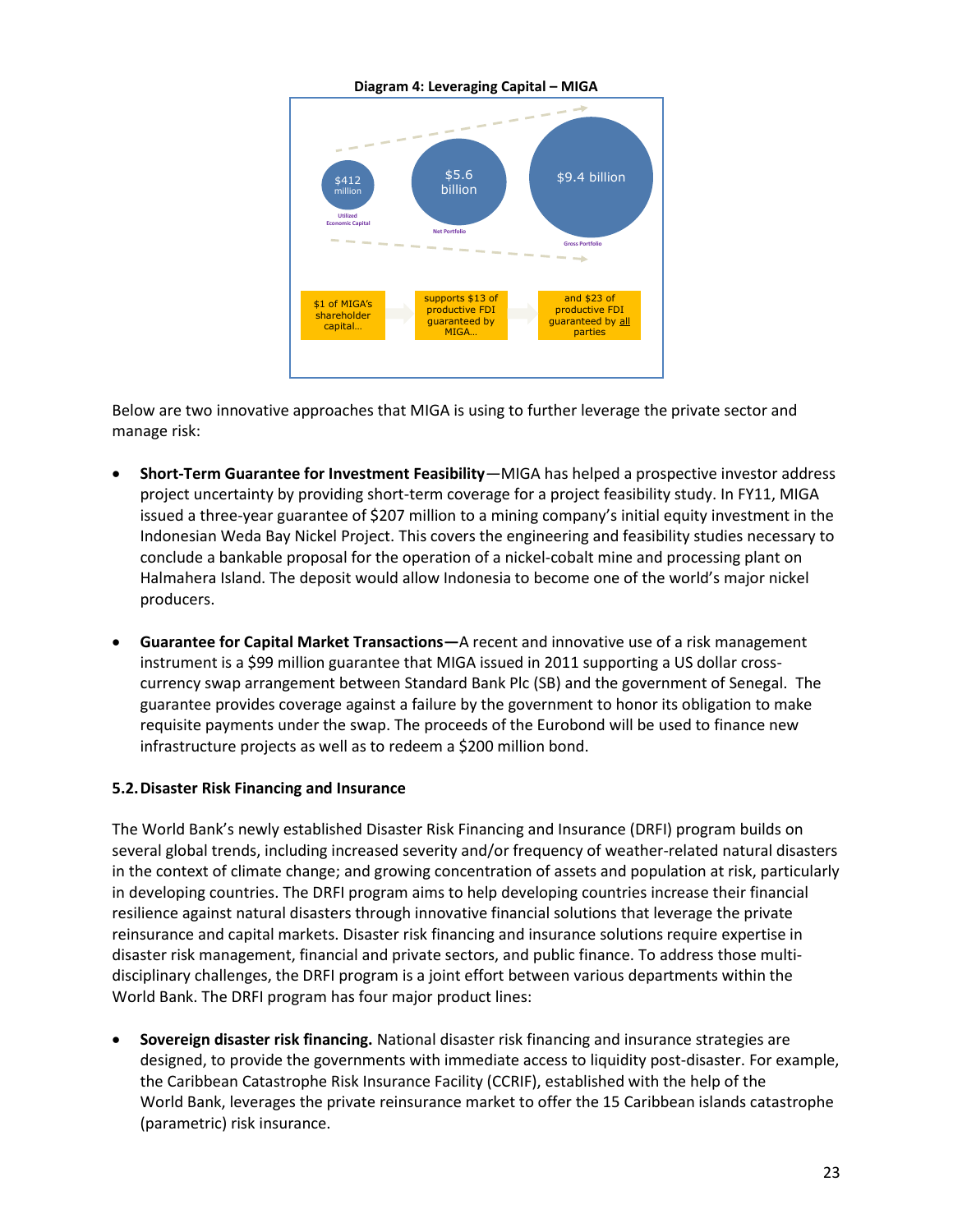- **Property catastrophe risk insurance.** The World Bank recently contributed to the establishment of the Southeast Europe and Caucasus Regional Catastrophe Risk Insurance Facility, which offers affordable private insurance products to households and small and medium enterprises.
- **Agricultural insurance.** Agricultural insurance can contribute to increasing access to rural finance and is required to ensure a more viable agriculture credit business. The Work Bank is assisting the Government of India in moving the National Agricultural Insurance Scheme, the world's largest crop insurance program, towards an actuarially sound insurance program, making it attractive for domestic insurers to underwrite and international reinsurers to offer reinsurance.
- **Natural and weather-related disaster microinsurance**. Microinsurance instruments improve access for low-income populations to coverage that protects their livelihoods against natural and weatherrelated disasters. Following successful rollout in countries as diverse as India and Malawi, the World Bank is further developing this Disaster Risk Financing and Insurance product line under its Microinsurance Development Program.

#### **6. Conclusions and Questions for Development Committee's Consideration:**

The environment in which the World Bank Group functions has evolved in recent years, and the institution is changing as a result. The private sector is now accepted as a critical driver of–and partner with governments in–economic development. Private capital flows dominate available resources, and trade represents an increasing share of economic activity. Moreover, there is a growing consensus among development institutions and client countries that one of many critical functions of government is to provide a healthy environment for investment and business activity. This environment is needed to assure growth, job creation, service delivery and poverty alleviation. In this context, the World Bank Group has strengthened its efforts to extend the reach of the private sector into frontier regions—to fragile states and conflict-affected situations, to isolated communities, to women entrepreneurs, to the most vulnerable populations.

Along with the rise of the private sector as an engine of development comes an evolving role for the public sector. To unlock the kinetic energy of the private sector while addressing inequity and correcting for market failures, governments must function as policy-makers and rule setters; protectors of competition, consumer rights and environmental public goods; arbiters and regulators of monopoly behavior. That is, the rise of the private sector means more nuanced and sophisticated responsibilities for the public sector.

Mirroring the rise of the private sector in development is the rise of developing economies in global private sector activity. When global leaders speak of the world's new multi-polarity, it is not simply a reflex to changing political alignments, international agreements and population trends. It is recognition that the developing world has driven global growth in recent years and is playing an increasingly important role in global trade, capital formation, and direct investment. Facilitating and encouraging South-South learning grows in importance in this context.

The growing focus on the private sector across the World Bank Group, in tandem with the application of new and innovative financing and advisory instruments, is a result of this dual trend: more private sector in development, and more development in the private sector. The response of the World Bank Group includes:

 Growing commitments in World Bank lending and World Bank Group technical assistance to Governments specifically aimed at improving the enabling environment for private sector activity.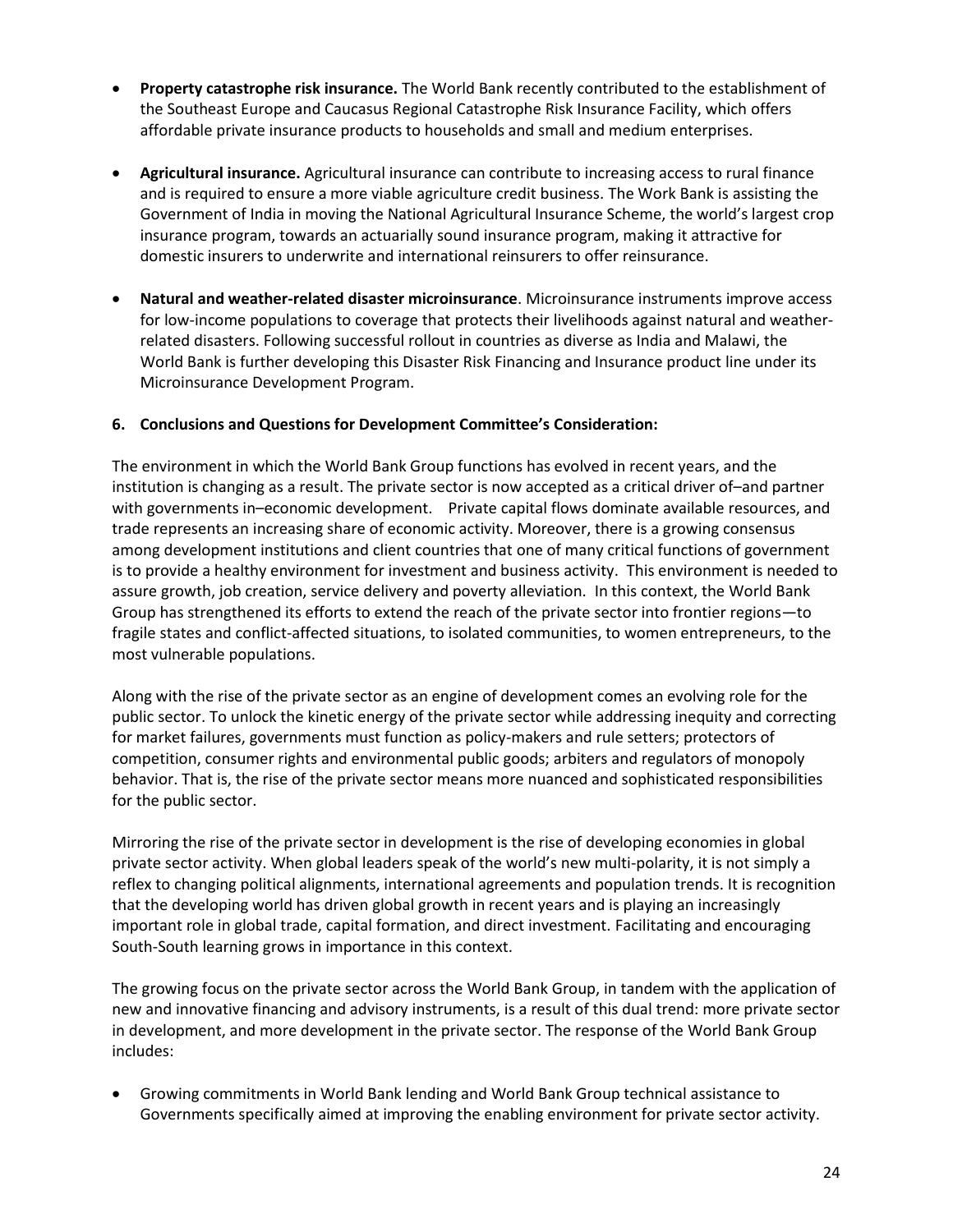- Growing commitments of direct investment in the private sector through higher volumes of IFC financing and MIGA issuances.
- A plethora of new products and innovative approaches aimed at
	- $\triangleright$  Leveraging the private sector for robust and sustained levels of economic growth.
	- $\triangleright$  Helping private sector resources, services and opportunities reach the poor and vulnerable.
	- $\triangleright$  Facilitating business models that value global public goods such as environmental sustainability.
	- $\triangleright$  Requiring corporate integrity and promote strategic value addition.
	- $\triangleright$  Mobilizing private sector resources and tools to manage crises and risk.

The sum total of World Bank Group resources on its own is not enough to finance development, be it applied directly through the private sector or indirectly through governments. It is the knowledge derived from the experience with these products as well as the leverage that can be brought to bear on their implementation that will make a difference at the level of countries, regions and markets. Achieving the greater goals of sustainable growth and widespread alleviation of poverty will require greater collaboration, leverage and a rededication to the role of the private sector in supporting the underlying pillars of development, such as growth, poverty alleviation, sustainability and social inclusion.

#### *Looking Forward*

Economic progress demands a competitive and dynamic private sector. An environment that encourages learning, adopting and refining business processes and technologies—as well as the entry and exit of firms—lies at the heart of this dynamism. In response to global trends in financial flows, trade and investment, the World Bank Group has been growing its support to the environment that fosters innovation within the private sectors of developing economies. A number of the innovations that the World Bank Group is applying in its work with the private sector are likely to increase in importance over the next several years. As laid out in the Modernization Paper, the strategies for enabling the private sector will continue to evolve as World Bank Group synergies are explored and deepened, Looking forward, a sample of the approaches that the Bank Group will strengthen to grow support for the private sector include the following:

- During the last crisis there were almost no **Public-Private Partnerships (PPPs)** commitments into low income countries. Where there were commitments, they were concentrated by country and by sector—reflecting the risk aversion of investors at that time. The World Bank Group's Infrastructure Strategy is a call to encourage investment in infrastructure services through more private financing and support for infrastructure projects, particularly in low income countries. This will take the form of supporting improvements to regulatory frameworks, sector market structures, enabling environments for investment, as well as direct financing of public and private contributions to PPPs. The Strategy specifically calls for increasing joint World Bank-IFC-MIGA collaboration, and raising the volume of PPP financing. In parallel, the Bank Group is increasing its support to PPPs for the provision of health and other social services.
- The World Development Report 2011, "Conflict, Security and Development" shows that more work is needed on removing the bottlenecks to vigorous private sector investment in **Fragile and Conflict Situations (FCS),** as well as supporting "best fit" approaches for job creation. The Bank Group is implementing a cross-institutional approach to employment in FCS, developing a continuum of interventions to support jobs and livelihoods that focuses on "quick-win" public and community-based employment, infrastructure investments to open up new markets, and concomitant Bank and IFC investments as well as MIGA facilities to nurture a private sector response. The Bank Group will also develop fragility-sensitive operations to facilitate private